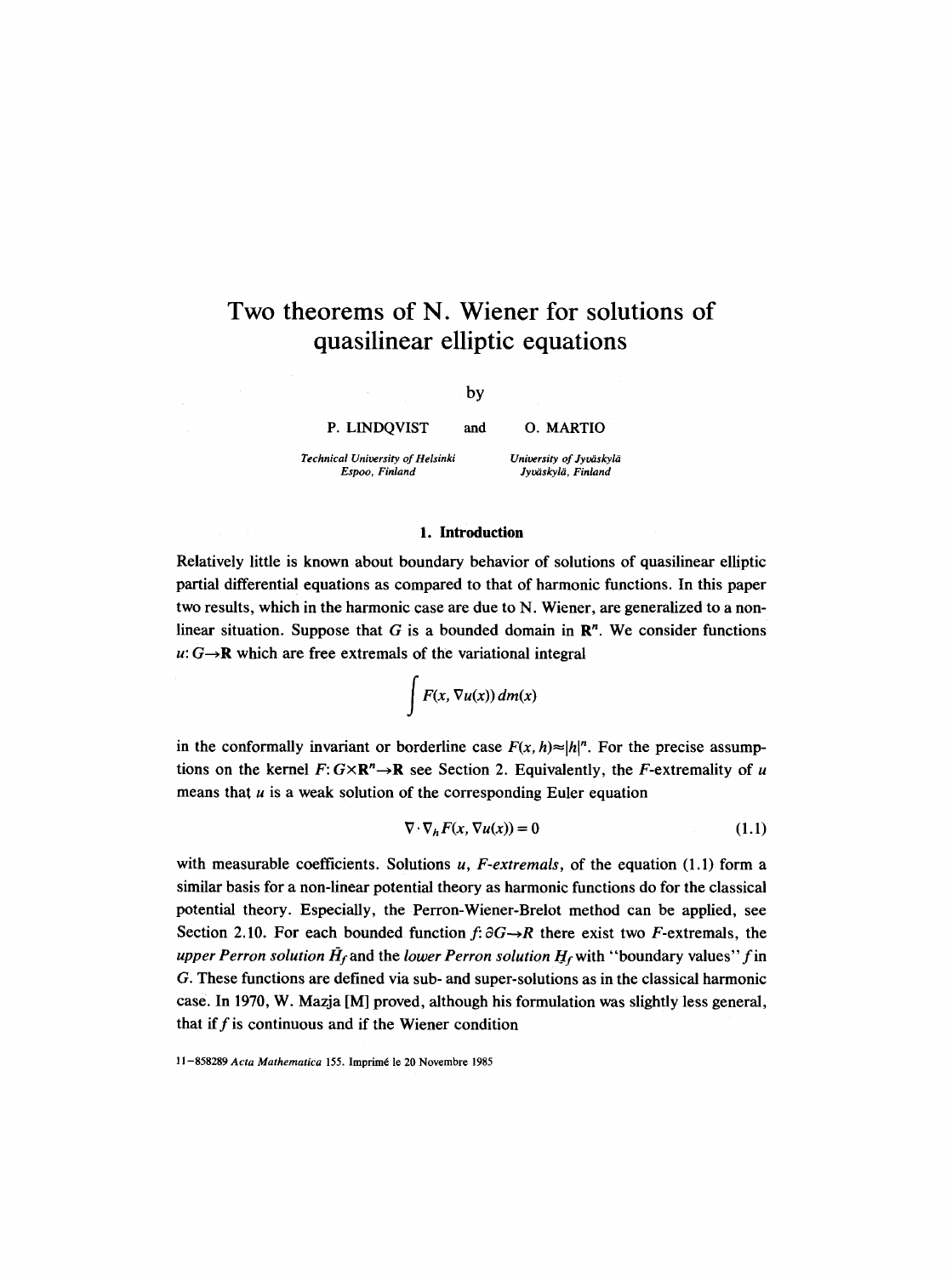$$
\int_0^1 \frac{\varphi(t)^{1/(n-1)}}{t} dt = \infty, \qquad (1.2)
$$

 $\varphi(t) = \text{cap}_n(B^n(x_0, 2t), \text{ } [G \cap B^n(x_0, t)), \text{ holds at } x_0 \in \partial G, \text{ i.e. } [G \text{ is not thin at } x_0, \text{ then}$ 

$$
\lim_{x \to x_0} H_f(x) = f(x_0) = \lim_{x \to x_0} \bar{H}_f(x).
$$
\n(1.3)

We call the point  $x_0$  F-regular if the condition (1.3) holds for each continuous f:  $\partial G \rightarrow \mathbf{R}$ . Our first theorem, proved in Section 3, shows that Mazja's result has a converse.

THEOREM 1.4. *If*  $x_0 \in \partial G$  is *F-regular, then* [G is not thin at  $x_0$ .

The proof for Theorem 1.4 shows that the F-regularity can be studied via restrictions of  $C^{\infty}(\mathbb{R}^n)$ -functions to the boundary.

The result of Mazja and Theorem 1.4 were proved by N. Wiener [W2] in the classical harmonic case in  $\mathbb{R}^n$ ,  $n \ge 2$ . His proof strongly employed linearity. Our proof is based on sharp F-capacity estimates and hence in the classical plane harmonic case our version gives a new and geometric proof for Theorem 1.4 based on energy considerations.

The variational interpretation of Mazja's result and Theorem 1.4 is the following. For a function  $f: \tilde{G} \to \mathbf{R}$  in the Sobolev class  $W_n^1(G)$ , let  $u=u_f$  be the unique F-extremal with Sobolev boundary values f, i.e.  $u-f \in W_{n,0}^1(G)$ . Then

$$
\lim_{x \to x_0} u(x) = f(x_0)
$$

*for all continuous functions f if and only if the condition* (1.2) *holds at Xo.* 

Theorem 1.4 implies the following result, which in the linear case is due to W. Littman, G. Stampacchia and H. F. Weinberger [LSW], see also [P].

COROLLARY 1.5. *F-regularity is independent of the variational kernel F.* 

To formulate our second result we call a function  $f: \partial G \rightarrow \mathbb{R} \cup \{-\infty, \infty\}$  *F-resolutive,* if the corresponding upper and lower Perron solutions  $H_f$  and  $H_f$  are F-extremals in G and  $\tilde{H}_f = H_f$  there. In Section 4 we extend the well-known potential theoretic theorem of N. Wiener [W3].

THEOREM 1.6. All continuous functions  $f: \partial G \rightarrow \mathbb{R}$  are *F*-resolutive.

Proofs for Wiener's result are usually based on approximation of a continuous function by a difference of two subharmonic functions. Our proof for Theorem 1.6 rests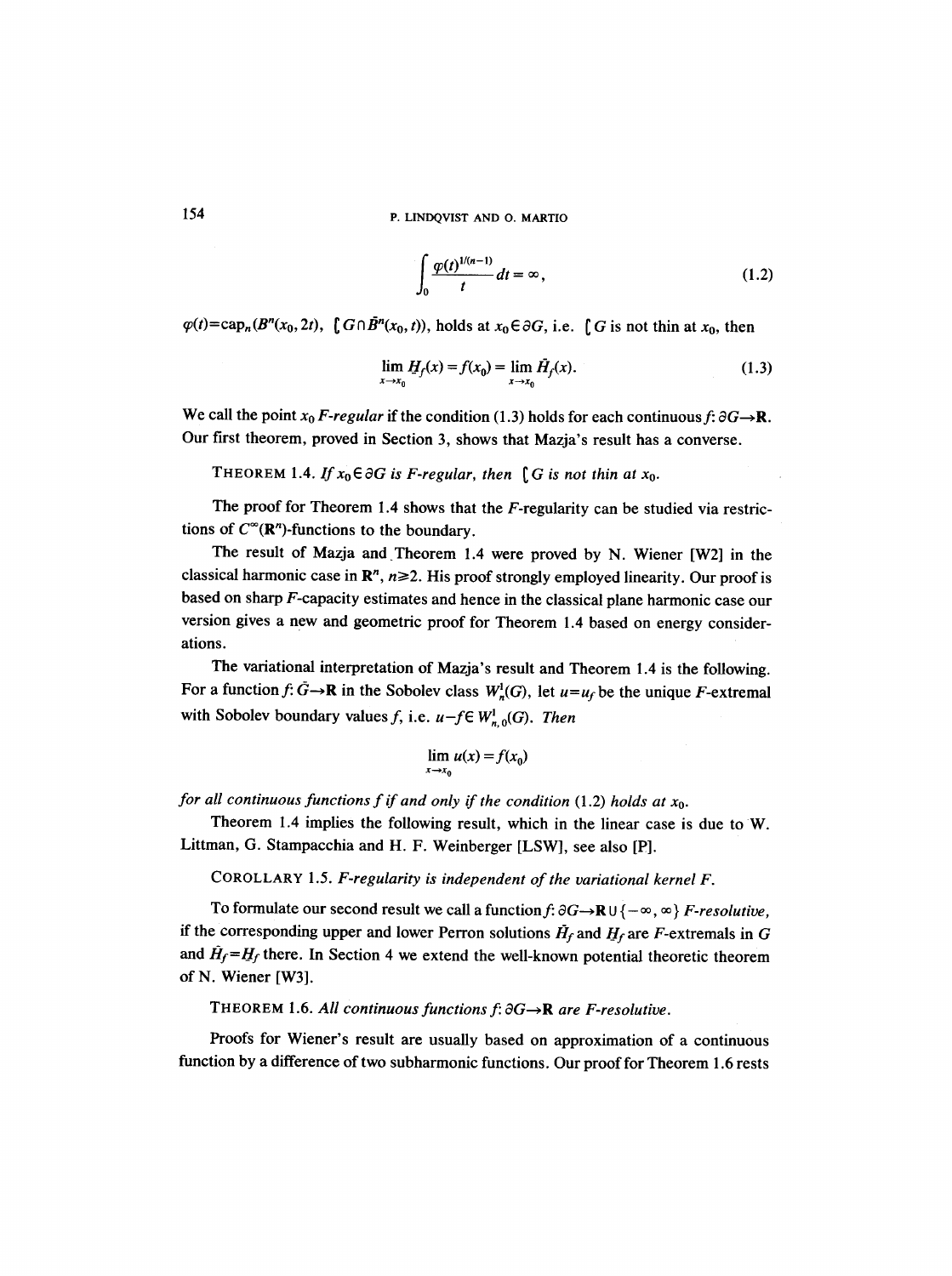on an important obstacle method, which for  $n=2$  gives a new and direct proof for Wiener's result.

The results in Theorems 1.4 and 1.6 can be extended considerably. For instance, it is possible to consider solutions  $u$  of an elliptic quasilinear differential equation

$$
\nabla \cdot A(x, \nabla u(x)) = 0
$$

in divergence form where for a.e.  $x \in G$ ,  $|A(x, h)| \leq \gamma |h|^{p-1}$  and  $p > n-1$  (for the precise assumption on A see Remark 2.3 in Section 2). The assumption  $p > n-1$  is needed in the proof for Theorem 1.4 to guarantee that the  $p$ -capacity between two non-degenerate continua in  $\mathbb{R}^n$  is positive. However, we restrict our considerations to the case  $p=n$ .

#### **2. Perron's method**

In this section we first present the basic assumptions on variational kernels  $F$  and recall some properties of the corresponding  $F$ -extremals. The rest of the section is devoted to the Perron-Wiener-Brelot method in a non-linear situation.

*2.1. Variational integrals.* Let G be a bounded domain in R". We consider weak solutions, called F-extremals, of an Euler equation

$$
\nabla \cdot \nabla_h F(x, \nabla u(x)) = 0 \tag{2.2}
$$

where the variational kernel  $F: G \times \mathbb{R}^n \to \mathbb{R}$  satisfies the assumptions

(a) For each  $\varepsilon > 0$  there is a closed set K in G such that  $m(G\setminus K) < \varepsilon$  and the restriction  $F|K \times \mathbb{R}^n$  is continuous.

(b) For a.e.  $x \in G$  the mapping  $h \rightarrow F(x, h)$  is strictly convex and differentiable in  $\mathbb{R}^n$ ; for a fixed x the gradient of F with respect to h is denoted by  $\nabla_h F$ .

(c) There are constants  $0 < \alpha \le \beta < \infty$  such that for a.e.  $x \in G$ 

$$
\alpha |h|^n \leq F(x, h) \leq \beta |h|^n,
$$

whenever  $h \in \mathbb{R}^n$ .

(d) For a.e.  $x \in G$ 

$$
F(x,\lambda h)=|\lambda|^nF(x,h),
$$

when  $h \in \mathbb{R}^n$  and  $\lambda \in \mathbb{R}$ .

A typical example is the *n*-Dirichlet kernel  $F(x, h)=|h|^n$ . For a thorough analysis of the above assumptions see [GLM1]. If the exponent  $n$  in (c) and (d) is replaced by an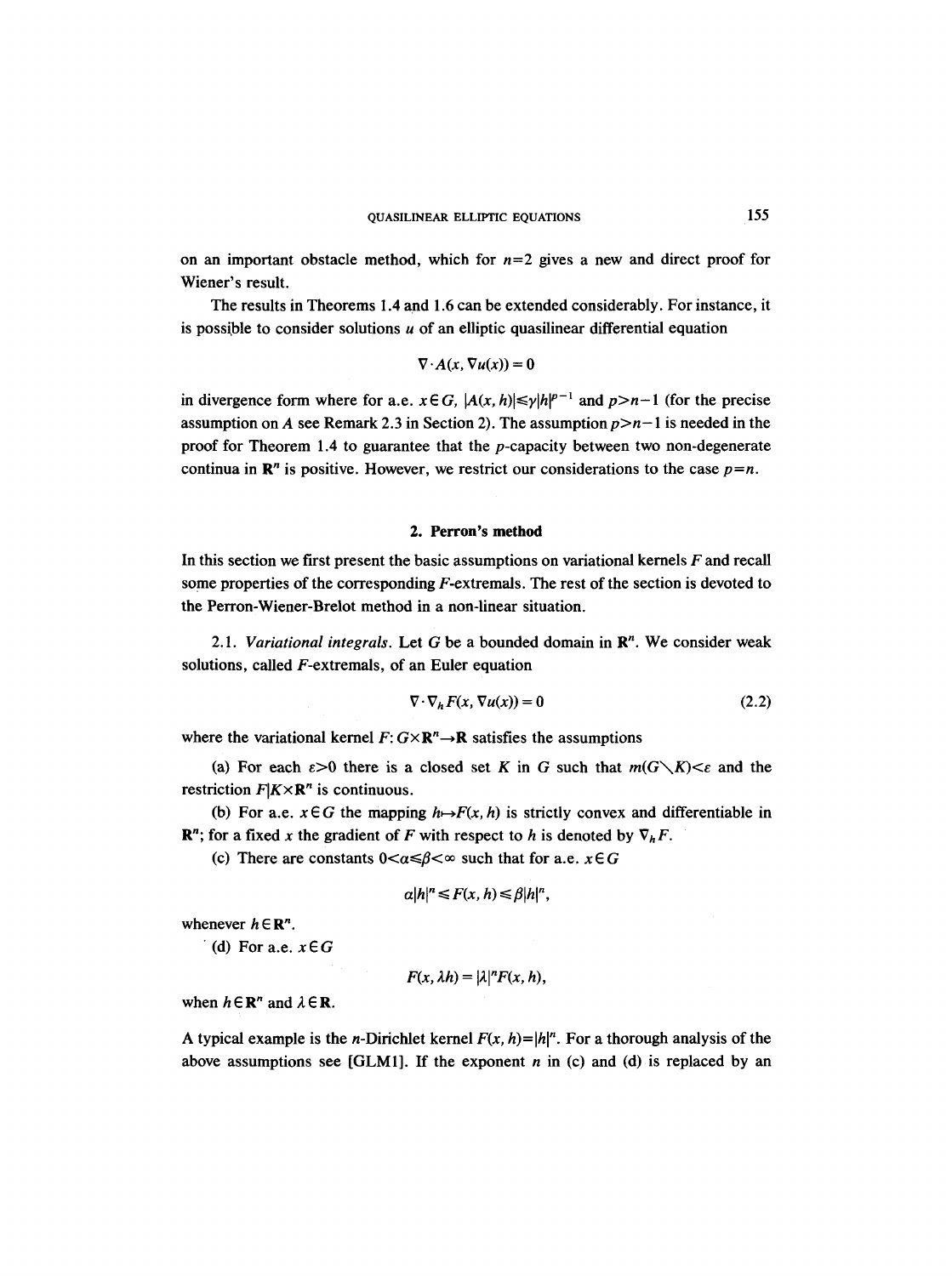exponent  $p>1$ , most of our theory still holds; in the cases  $1 < p \le n-1$  the method in Section 3 breaks down.

A function u in  $C(G) \cap \text{loc } W^1(G)$ , i.e. u is  $ACL^n$ , is called an F-extremal in G, if for all domains  $D \subset\subset G$ 

$$
I_F(u, D) = \inf_{v \in \mathcal{F}_u} I_F(v, D)
$$

where

$$
I_F(v, D) = \int_D F(x, \nabla v(x)) \, dm(x)
$$

is the variational integral with the kernel  $F$  and

$$
\mathcal{F}_u = \{ v \in C(\overline{D}) \cap W_n^1(D) : v = u \text{ in } \partial D \}.
$$

A function u in the class  $C(G) \cap \text{loc } W^1(G)$  is an F-extremal if and only if it is a weak solution of **(2.2), i.e.** 

$$
\int_G \nabla_h F(x, \nabla u(x)) \cdot \nabla \eta(x) \, dm(x) = 0
$$

for all  $\eta \in C_0^{\infty}(G)$ . For this result see [GLM1, Theorem 3.18].

2.3 *Remark.* In [M], see also the remark [MH] due to L.-I. Hedberg, Mazja considered quasilinear second order elliptic equations in divergence form

$$
\nabla \cdot A(x, \nabla u(x)) = 0 \tag{2.4}
$$

where the function  $A: G \times \mathbb{R}^n \to \mathbb{R}^n$ , in addition to the usual measurability conditions, satisfies in the borderline case  $p=n$  the assumptions:

(i) There are constants  $0<\gamma$ ,  $\sigma<\infty$  such that for a.e.  $x \in G$ ,  $|A(x, h)| \leq \gamma |h|^{n-1}$ , and  $h \cdot A(x, h) \geq \sigma |h|^n$ .

- (ii) For a.e.  $x \in G$ ,  $A(x, \lambda h) = \lambda^{n-1} A(x, h)$ ,  $\lambda > 0$ .
- (iii) For a.e.  $x \in G$ ,  $(A(x, h) A(x, k)) \cdot (h k) > 0$  for  $h \neq k$ .

It is easy to see, cf. [GLM1, pp. 48-49], that the function  $A(x, h) = \nabla_h F(x, h)$ satisfies (i)-(iii). Although it is not true that a vector function  $A$  satisfying (i)-(iii) is the gradient of a variational kernel  $F$ , it is possible in Section 3 to replace the concept of  $F$ capacity by the so called A-potential, see [M, p. 47]. Thus Theorems 1,4 and 1.6 hold for equations (2.4) as well.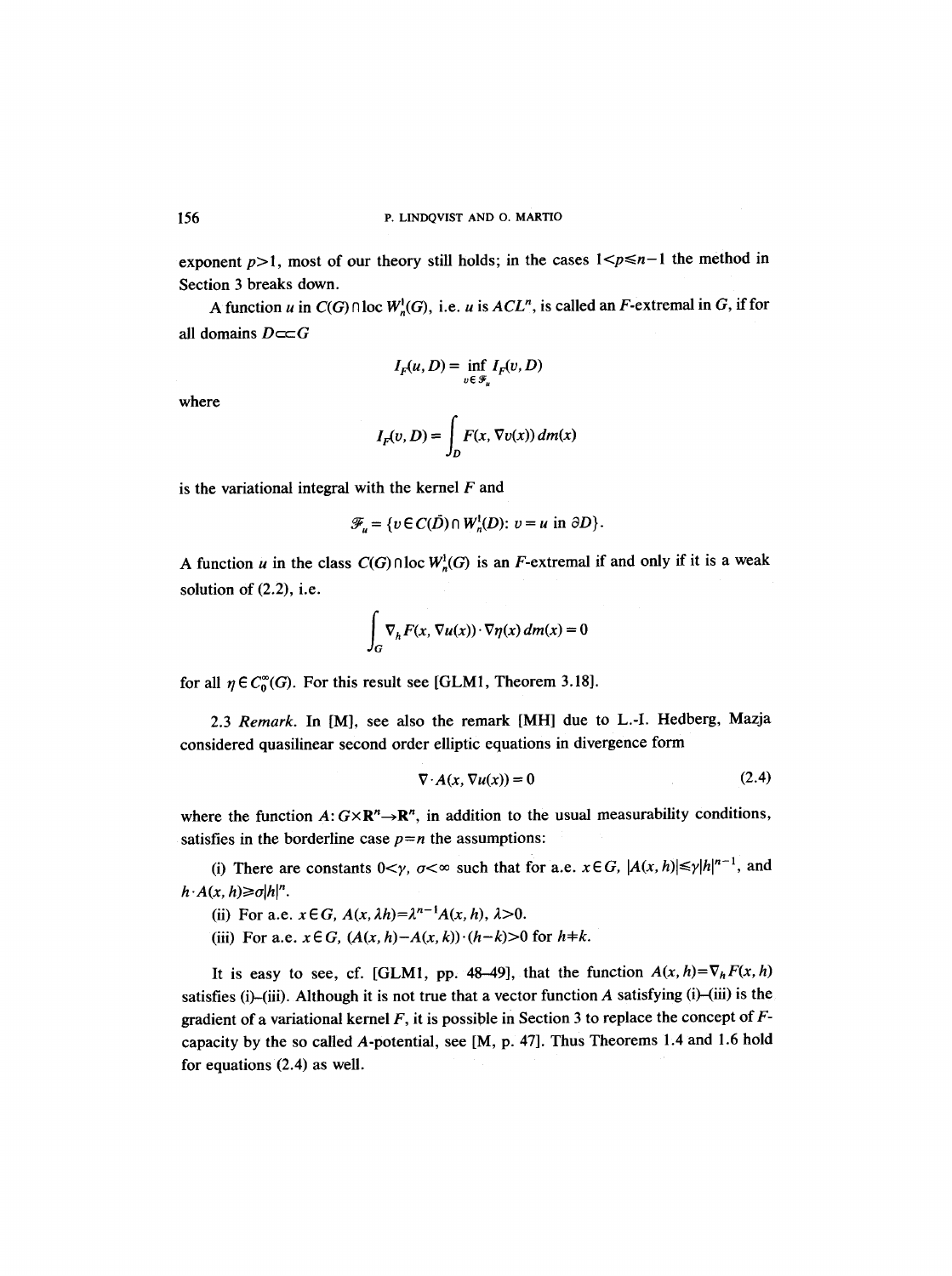## QUASILINEAR ELLIPTIC EQUATIONS 157

2.5. *Properties of F-extremals.* Although F-extremals do not in general form a linear space,  $\lambda u$  and  $u+\lambda$  are *F*-extremals whenever u is an *F*-extremal and  $\lambda \in \mathbb{R}$ . Moreover, F-extremals satisfy the important *F-comparison principle* [GLM3, Lemma 2.3]: If  $u$  and  $v$  are  $F$ -extremals in  $G$ ,

$$
\overline{\lim}_{x\to y} u(x) \le \underline{\lim}_{x\to y} v(x)
$$

for all  $y \in \partial G$  and the left and right hand sides are neither  $\infty$  nor  $-\infty$  at the same time, then  $u \leq v$  in G. Also *Harnack's principle* is true for *F*-extremals [GLM1, Theorem 4.22]: If  $u_i$  is an increasing family of F-extremals in G then either  $u_i \rightarrow u_0$  uniformly on compact subsets of G and  $u_0$  is an F-extremal in G or  $u_i(x) \to \infty$  at each point  $x \in G$ .

2.6. *Sub-F-extremals.* An upper semi-continuous function  $u: G \rightarrow [-\infty, \infty)$  is called *a sub-F-extremal* in G if u satisfies the F-comparison principle in each domain  $D \subset \subset G$ , i.e. if  $h \in C(D)$  is an *F*-extremal in *D* and  $h \ge u$  in  $\partial D$ , then  $h \ge u$  in *D*.

A function  $v: G \rightarrow (-\infty, \infty]$  is called a *super-F-extremal*, if  $-v$  is sub-F-extremal. For the properties of sub- and super-F-extremals see [GLM1] and [GLM3].

2.7. *Existence of F-extremals.* Suppose that  $\varphi \in C(\bar{G}) \cap W^1$ <sub>*n*</sub>(G) is given. Then it is well-known that there is a unique F-extremal u in  $C(G) \cap W^1$ <sub>n</sub>(G) with "Sobolev boundary values"  $\varphi$ , i.e.  $u-\varphi \in W^1_{n,0}(G)$ . Here  $W^1_{n,0}(G)$  consists of all functions  $w \in W^1_n(G)$ which can be approximated in  $W^1_n(G)$  by  $C_0^{\infty}(G)$ -functions. The existence is easily established via a minimizing sequence as in the proof of Theorem 2.9 and the uniqueness is a consequence of the strict convexity (b), cf. [GLM1, 4.17]. Especially,

$$
I_F(u,G)\leq I_F(v,G)
$$

for all v with  $v-q \in C(G) \cap W^1_{n,0}(G)$ .

If G is a *regular domain*, i.e.  $\partial G$  contains no point components, and if  $\varphi \in C(\bar{G}) \cap W^1_{n}(G)$ , then there is a unique F-extremal h in G such that  $h \in C(\bar{G}) \cap W^1_{n}(G)$ and  $h|\partial G = \varphi|\partial G$ . Especially,

$$
I_F(h,G) \leq I_F(v,G)
$$

for all similar v and  $h = u$  where u is the F-extremal with Sobolev boundary values  $\varphi$ . See [GLM1, Theorem 3.24 and Remark 3.21] for these results.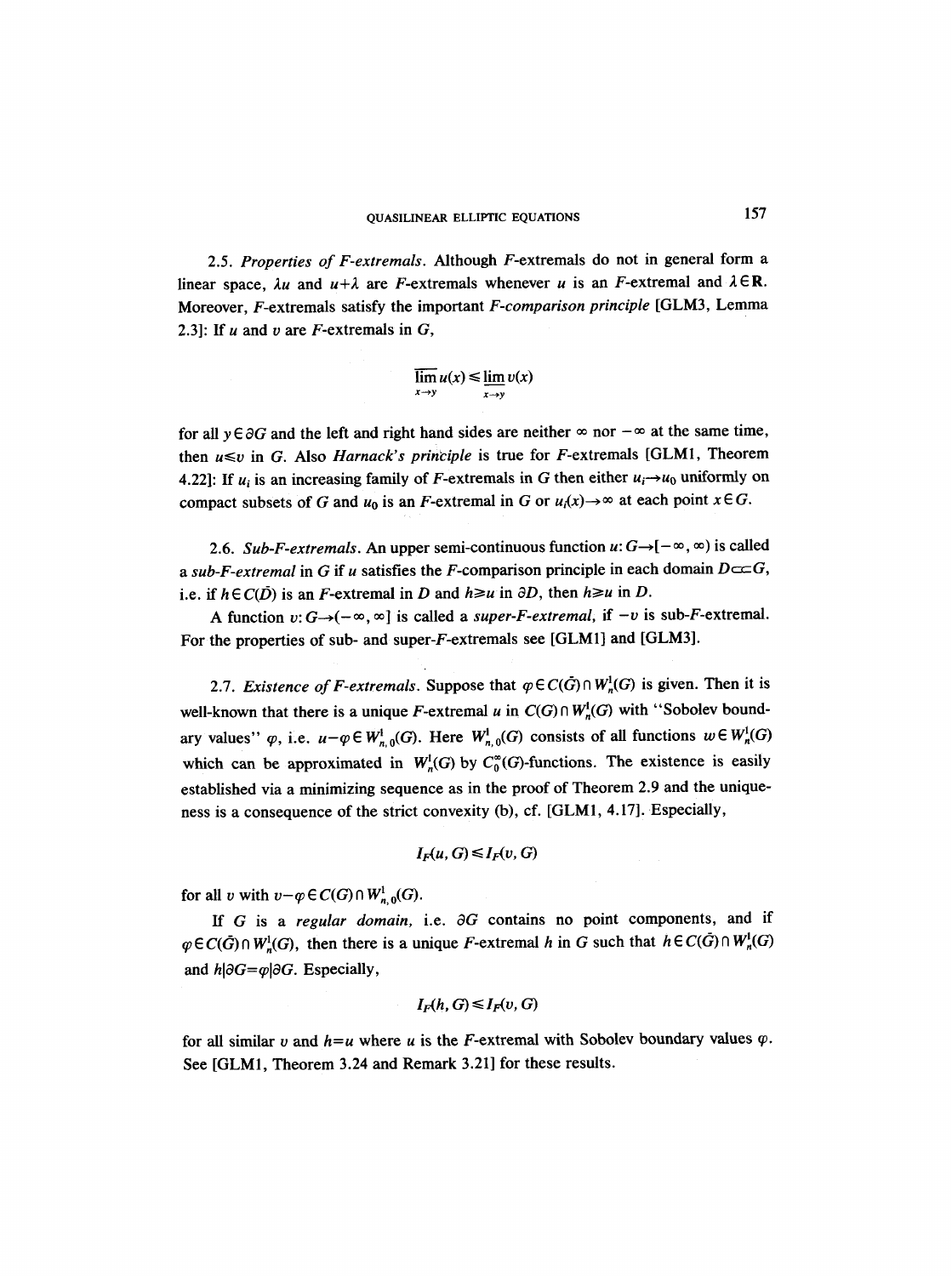2.8. *Obstacles.* A constructive approach to the theory of sub-F-extremals is provided by a variational obstacle consideration. Let  $\varphi \in C^{\infty}(\mathbb{R}^n)$  and set

$$
\mathscr{F}_{\varphi} = \{u \in C(G) \cap W_n^1(G): u \leq \varphi, u - \varphi \in W_{n,0}^1(G)\}.
$$

**THEOREM 2.9.** *There is a unique*  $u_{\varphi}$  *in*  $\mathscr{F}_{\varphi}$  *such that* 

$$
I_F(u_\varphi, G) \leq I_F(u, G)
$$

*for all*  $u \in \mathcal{F}_{\alpha}$ *. Moreover,*  $u_{\alpha}$  *is a sub-F-extremal.* 

*Proof.* Choose a minimizing sequence  $u_i$  in  $\mathcal{F}_{\varphi}$ . Using [GLM1, Lemma 5.9] in each subdomain  $D$  of  $G$  we may assume that every  $u_i$  satisfies

$$
\omega(u_i, D) \le \max(\omega(\varphi, \partial D), \omega(u_i, \partial D))
$$

where  $\omega(v, A) = \sup_A v - \inf_A v$  denotes the oscillation of a function v on a set A. From the proof of [GLM1, Lemma 2.10] it follows that the family  $u_i$  is equicontinuous in G and passing to a subsequence, if necessary, it is easy to see that  $u_i \rightarrow u_{\varphi}$  uniformly in compact subsets of G, where  $u_{\varphi} \in C(G) \cap W^1_{\mathfrak{n}}(G)$  minimizes  $I_F$  in  $\mathscr{F}_{\varphi}$ , cf. [GLM1, p. 53] and p. 62]. Since  $W^1_{n,0}(G)$  is weakly closed in  $W^1_n(G)$ ,  $u_{\varphi}-\varphi \in W^1_{n,0}(G)$  and thus  $u_{\varphi} \in \mathcal{F}_{\varphi}$ . The uniqueness of  $u_{\varphi}$  follows from the strict convexity of F, the assumption (b) in Section 2.1. Finally, the sub-F-extremality of  $u_{\varphi}$  follows from [GLM1, Theorem 5.17 (ii)].

2.10. *Perron's method.* Let  $f: \partial G \rightarrow [-\infty, \infty]$  be any function. The *lower class*  $L_f$ consists of all functions  $u: G \rightarrow [-\infty, \infty)$  for which

- (i)  $u$  is a sub-F-extremal,
- (ii)  $u$  is bounded above and
- (iii)  $\overline{\lim}_{x\to y}u(x) \leq f(y)$  for every  $y \in \partial G$ .

The *upper class*  $U_f$  is defined analogously via super-F-extremals. The *lower* and *upper solutions* 

$$
H_f = \sup_{u \in L_f} u, \quad \bar{H}_f = \inf_{u \in U_f} u
$$

are the main objects in Perron's method. Note that  $H_f \leq \tilde{H}_f$ , see [GLM3, Lemma 2.5], and that  $f \leq g$  implies  $H_f \leq H_g$  and  $\overline{H}_f \leq \overline{H}_g$ .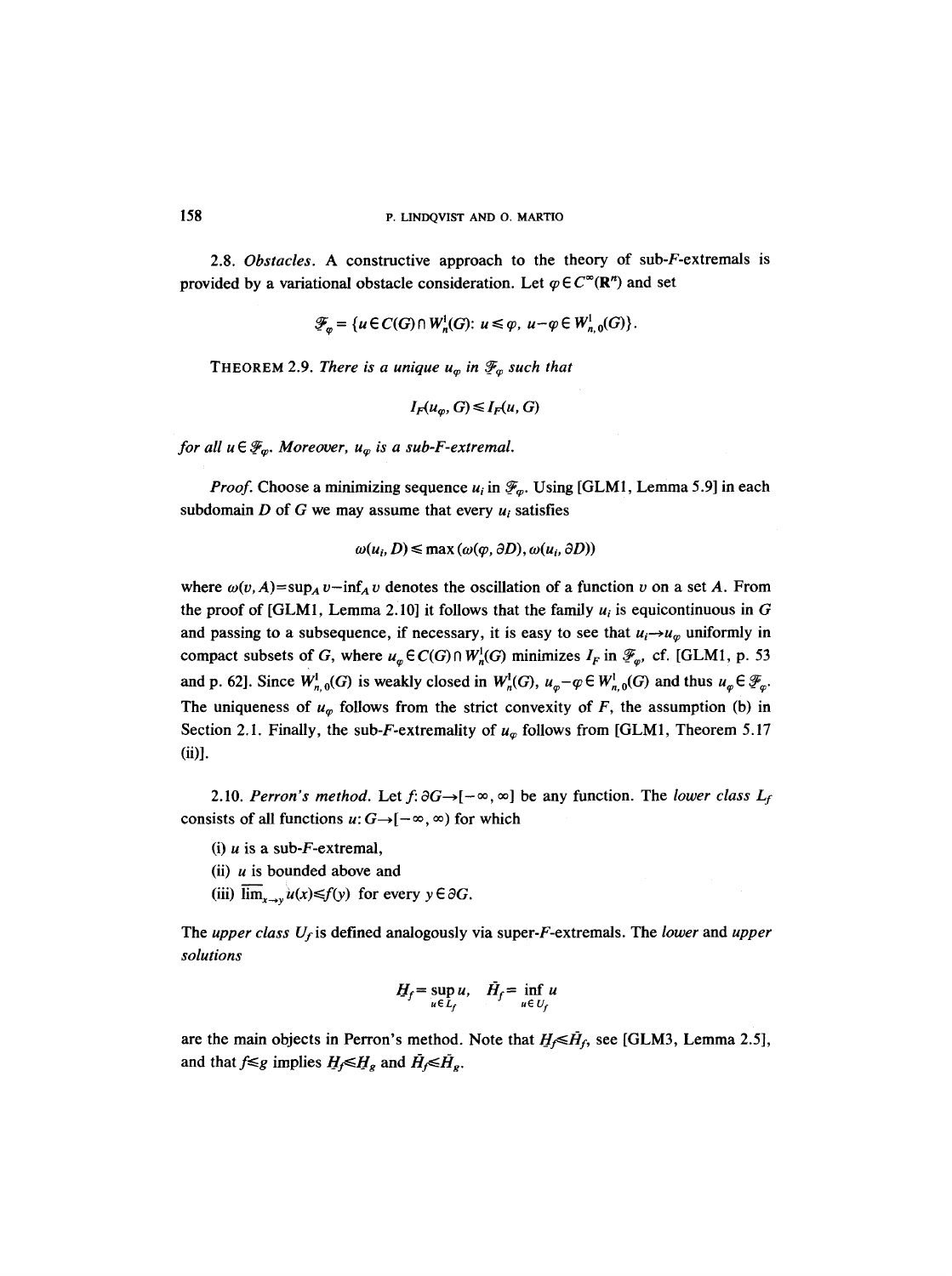THEOREM 2.11 [GLM3, Theorem 2.2]. *The lower solution H\_y is either an Fextremal, or identically*  $\infty$ *, or identically*  $-\infty$  *in G. One of these three alternatives is also true for the upper solution*  $\tilde{H}_{f}$ *.* 

The proof for Theorem 2.11 is based on the Poisson-modification of sub-Fextremals, which will be employed in Section 4 in a special case. Suppose that  $u \in C(G) \cap W^1$ <sub>n</sub> $(G)$  is sub-*F*-extremal and that  $D \subset C$  is a regular domain. Let  $h \in C(D) \cap W_n^1(D)$  denote the unique F-extremal in D with boundary values  $h | \partial D = u | \partial D$ , cf. Section 2.7. Then the *Poisson-modification* 

$$
P(u, D) = \begin{cases} h & \text{in } D \\ u & \text{in } G \setminus D \end{cases}
$$

of u is a sub-F-extremal in G, see [GLM3, Lemma 2.9]. Especially,  $P(u, D) \ge u$  by the Fcomparison principle.

#### **3. Wiener's criterion and boundary** regularity

3.1. *Condensers and F-capacity*. Let  $F: G \times \mathbb{R}^n \rightarrow \mathbb{R}$  be a variational kernel satisfying the assumptions (a)–(d) of Section 2.1. If we set  $F(x, h)=|h|^{n}$  for  $x \in \mathbb{R}^{n} \setminus G$ , then F is defined in  $\mathbb{R}^n \times \mathbb{R}^n$  and satisfies the same assumptions in any bounded domain of  $\mathbb{R}^n$  as F in G possibly with different  $\alpha$  and  $\beta$  but with the same  $\beta/\alpha$ . Hence we may assume that  $F$  is defined everywhere.

Let  $E=(A, C)$  be a *condenser* in  $\mathbb{R}^n$ , i.e. A is open in  $\mathbb{R}^n$  and C is a compact subset of A. The *F-capacity* of the condenser E is

$$
\mathrm{cap}_F E = \inf_{u \in W(E)} I_F(u, A)
$$

where  $W(E)$  is the set of all continuous  $\Lambda CL$ -functions  $u: A \rightarrow \mathbb{R}$  such that

$$
\overline{\lim}_{x\to y} u(x) \leq 0
$$

for all  $y \in \partial A$  and  $u|C \ge 1$ . It is well-known that  $W(E)$  can be replaced by  $W^{\infty}(E) = C_0^{\infty}(A) \cap W(E)$  in the definition for cap<sub>F</sub> E. In the case  $F(x, h) = |h|^n$  for all  $x \in \mathbb{R}^n$ we write  $cap<sub>F</sub>E=cap E$  and call capE the *(n-)capacity* of the condenser E. If  $A\setminus C$  is a regular open set, i.e. each component of  $A \setminus C$  is a regular domain, see Section 2.7, then the condenser  $E=(A, C)$  is called *regular*. Let  $E=(A, C)$  be a regular condenser and fix a variational kernel F. By Section 2.7 there exists a unique  $u=u_E \in W(E)$  such that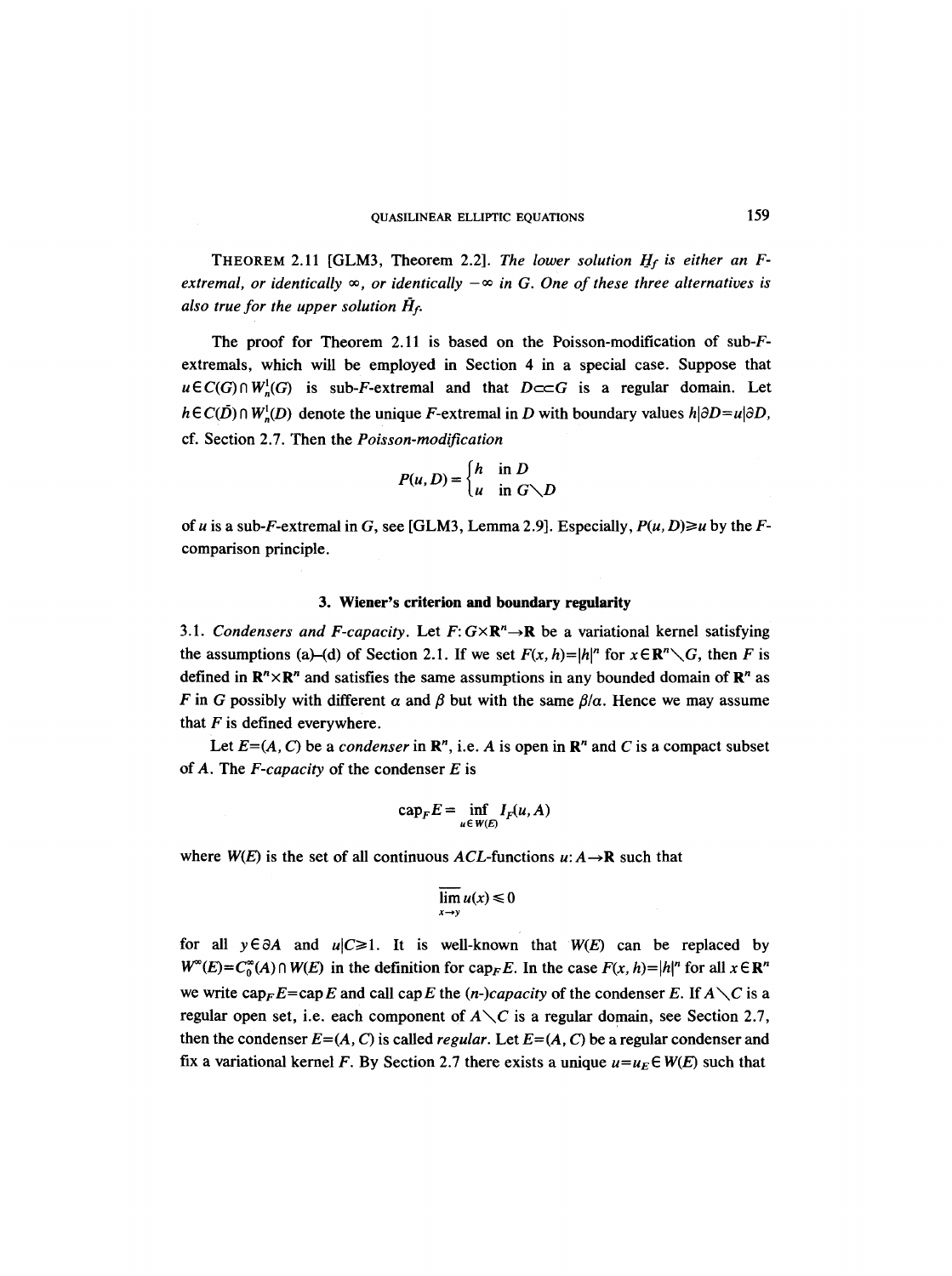- (i) u has a continuous extension to  $\overline{A}$  and  $u|\partial A=0$ .
- (ii)  $u|C=1$  if  $C\neq\emptyset$ .
- (iii)  $cap_F E=I_F(u, A)=I_F(u, A \setminus C)$ .

The function u is called the *F-capacity function for E.* 

The next four lemmata are needed for the proof of Theorem 1.4. The first lemma immediately follows from the assumption (c) in Section 2.1.

LEMMA 3.2. *If E is a condenser, then* 

 $a$  cap  $E \leq$  cap<sub>F</sub> $E \leq \beta$  cap  $E$ 

*where*  $\alpha$ *,*  $\beta$  *are the structure constants for F.* 

LEMMA 3.3. Let C be closed in  $\mathbb{R}^n$  and  $0 \le r \le s \le t$ . If  $C_r = C \cap \bar{B}^n(r)$ , then

 $cap (B<sup>n</sup>(t), C<sub>r</sub>) \leq cap (B<sup>n</sup>(s), C<sub>r</sub>) \leq a<sup>n-1</sup> cap (B<sup>n</sup>(t), C<sub>r</sub>)$ 

*where*  $a = (\log t/r)/(\log s/r)$ *.* 

*Proof.* The left hand side inequality is trivial. To prove the right hand side inequality let  $f: B<sup>n</sup>(s) \rightarrow B<sup>n</sup>(t)$  be the mapping

$$
f(x) = \begin{cases} x, & x \in \overline{B}^n(r) \\ rg(x/r), & x \in B^n(s) \diagdown \overline{B}^n(r) \end{cases}
$$

where  $g(z) = |z|^{a-1}z$ . Then f is a quasiconformal mapping and

$$
K(f) = K(g) = a^{n-1}.
$$

For the calculation of the dilatation  $K(g)$  see [V, 16.2]. Since the change of the *n*capacity of a condenser under a quasiconformal mapping f is controlled by  $K(f)$ , we obtain

$$
\operatorname{cap}(B^n(s), C_r) \le K(f) \operatorname{cap}(f(B^n(s)), f(C_r))
$$

$$
= a^{n-1} \operatorname{cap}(B^n(t), C_r)
$$

as desired.

3.4 *Remark.* The second inequality of Lemma 3.2 is sharp; to see this choose  $C = \mathbb{R}^n$ . The lemma holds as well for the *F*-capacity but this is not needed in the sequel.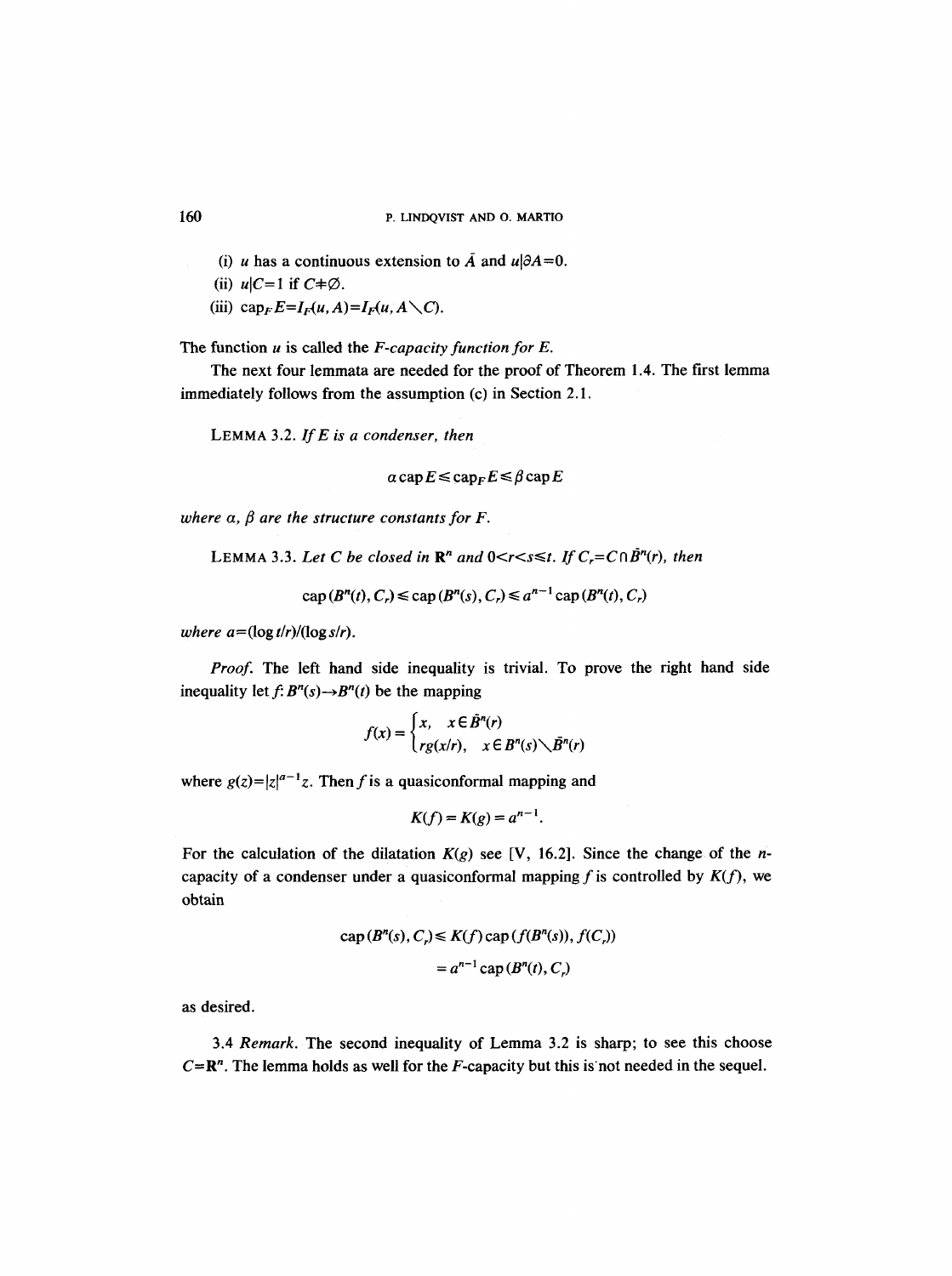The next lemma follows from the fact that each open set in  $\mathbb{R}^n$  can be approximated from inside by regular open sets, cf. [S, Lemma 5.5].

LEMMA 3.5. Let  $E=(A, C)$  be a condenser such that A is a regular domain. Then *for each*  $\epsilon > 0$  *there exists a compact set*  $C_{\epsilon}$  *in A such that*  $C \subset C_{\epsilon}$ ,  $E_{\epsilon} = (A, C_{\epsilon})$  *is a regular condenser and* 

$$
\mathrm{cap}_F E_{\varepsilon} \leqslant \mathrm{cap}_F E + \varepsilon.
$$

Suppose that  $E=(A, C)$  is a regular condenser and let u be the F-capacity function for E. For  $0 < y \le 1$  write

$$
E_{\gamma} = (A, \{x \in A : u(x) \ge \gamma\}).
$$

The following lemma gives the basic estimate for the main result.

LEMMA 3.6. If  $b = \text{cap}_F E$ , then

$$
\operatorname{cap}_F E_\gamma \leqslant \frac{nb}{\gamma^{n-1}}.
$$

*Proof.* If  $\gamma = 1$ , then the result follows immediately. Assume  $0 < \gamma < 1$ . The function  $\min(u/\gamma, 1)$  belongs to  $W(E_{\gamma})$ . Hence

$$
\mathrm{cap}_F E_\gamma \leq \frac{1}{\gamma^n} I_F(u, \{u < \gamma\}) = \frac{1}{\gamma^n} (b - I_F(u, \{u > \gamma\})).
$$

On the other hand

$$
I_F(u, \{u > \gamma\}) = (1 - \gamma)^n I_F\left(\frac{u - \gamma}{1 - \gamma}, \{u > \gamma\}\right) \ge (1 - \gamma)^n \operatorname{cap}_F E'_\gamma
$$

where the assumption (d) of Section 2.1 has been used and  $E'_{\gamma}$  is the condenser

$$
(\{x \in A : u(x) > \gamma\}, C).
$$

Since  $\text{cap}_F E'_{\gamma} \geq \text{cap}_F E = b$ , the above inequalities yield

$$
\text{cap}_F E_\gamma \le \frac{1}{\gamma^n} (b - (1 - \gamma)^n b) = \frac{b}{\gamma^n} (1 - (1 - \gamma)^n)
$$

and because  $(1 - \gamma)^n \ge 1 - n\gamma$ , we obtain the desired inequality.

3.7 Remark. The upper bound of Lemma 3.6 for  $cap_F E_\gamma$  is essentially sharp, since

$$
\text{cap}_F E_\gamma \ge \frac{b}{(n/(n-1))^{n-1} \gamma^{n-1}}.
$$
 (3.8)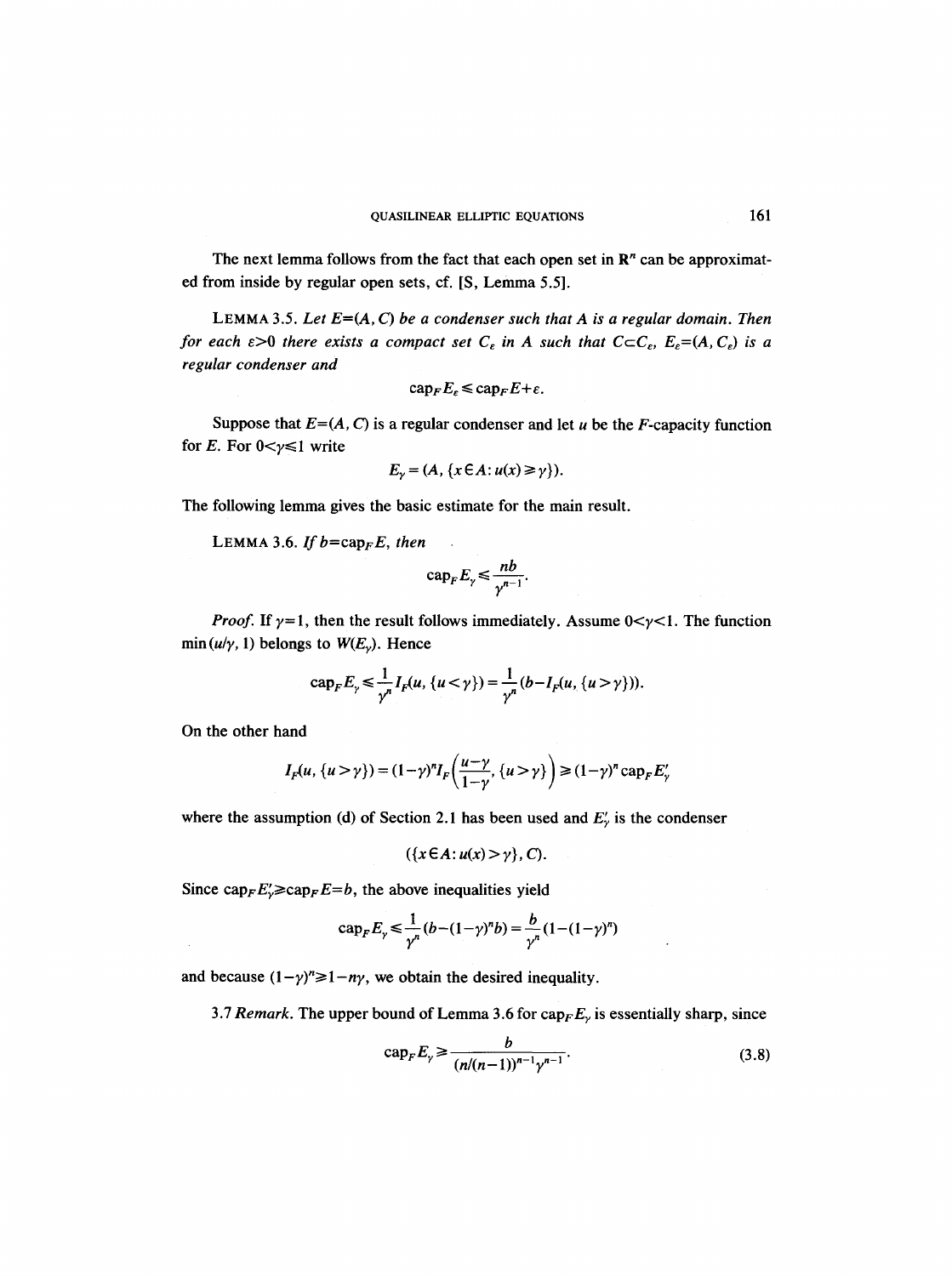To prove (3.8) first observe that if  $E_i = (A_i, C_i)$ ,  $i = 1, 2, 3$ , are three condensers with

$$
A_1 \supset A_2 \supset C_2 \supset A_3 \supset C_3 \supset C_1,
$$

then

$$
\operatorname{cap}_F E_1^{-1/(n-1)} \ge \operatorname{cap}_F E_2^{-1/(n-1)} + \operatorname{cap}_F E_3^{-1/(n-1)}.\tag{3.9}
$$

This is a well known inequality for the usual n-capacity, see [G, Lemma 2], and the proof for the general case is similar: Choose any functions  $u_i \in W^{\infty}(E_i)$ ,  $i=2,3$ , such that  $u_i=0$  on  $\mathbb{R}^n \setminus A_i$  and  $u_i=1$  in  $C_i$ . Set

$$
u_1 = a_2 u_2 + a_3 u_3
$$

where  $a_2, a_3 \ge 0$  and  $a_2 + a_3 = 1$ . Then  $u_1 \in W(E_1)$  and hence

$$
\mathrm{cap}_F E_1 \leq I_F(u_1, A_1) = a_2^n I_F(u_2, A_2 \setminus C_2) + a_3^n I_F(u_3, A_3 \setminus C_3).
$$

Taking infimums over all such  $u_2$ ,  $u_3$  yields

$$
\operatorname{cap}_F E_1 \le a_2^n \operatorname{cap}_F E_2 + a_3^n \operatorname{cap}_F E_3. \tag{3.10}
$$

If cap<sub>F</sub> $E_i > 0$  for  $i=2, 3$ , then set

$$
a_i = \operatorname{cap}_F E_i^{-1/(n-1)}(\operatorname{cap}_F E_2^{-1/(n-1)} + \operatorname{cap}_F E_3^{-1(n-1)})^{-1}
$$

and (3.10) implies (3.9). If  $cap_F E_i=0$  for  $i=2$  or 3, then  $cap_F E_1=0$  and (3.9) again follows.

To complete the proof for  $(3.8)$  write for  $0 < \gamma < 1$ 

$$
E'_{\gamma} = (\{x \in A : u(x) > \gamma\}, C).
$$

The function  $(u-\gamma)/(1-\gamma)$  belongs to  $W(E'_\nu)$  and hence

$$
\operatorname{cap}_F E'_{\gamma} \leq \frac{1}{(1-\gamma)^n} I_F(u, \{u > \gamma\}) \leq \frac{1}{(1-\gamma)^n} b.
$$

By (3.9)

$$
b^{-1/(n-1)} \geqslant \mathrm{cap}_F E_{\gamma}^{-1/(n-1)} + \mathrm{cap}_F E_{\gamma}'^{-1/(n-1)},
$$

and we obtain

$$
\operatorname{cap}_F E_\gamma \ge \frac{b}{(1 - (1 - \gamma)^{n/(n-1)})^{n-1}}.\tag{3.11}
$$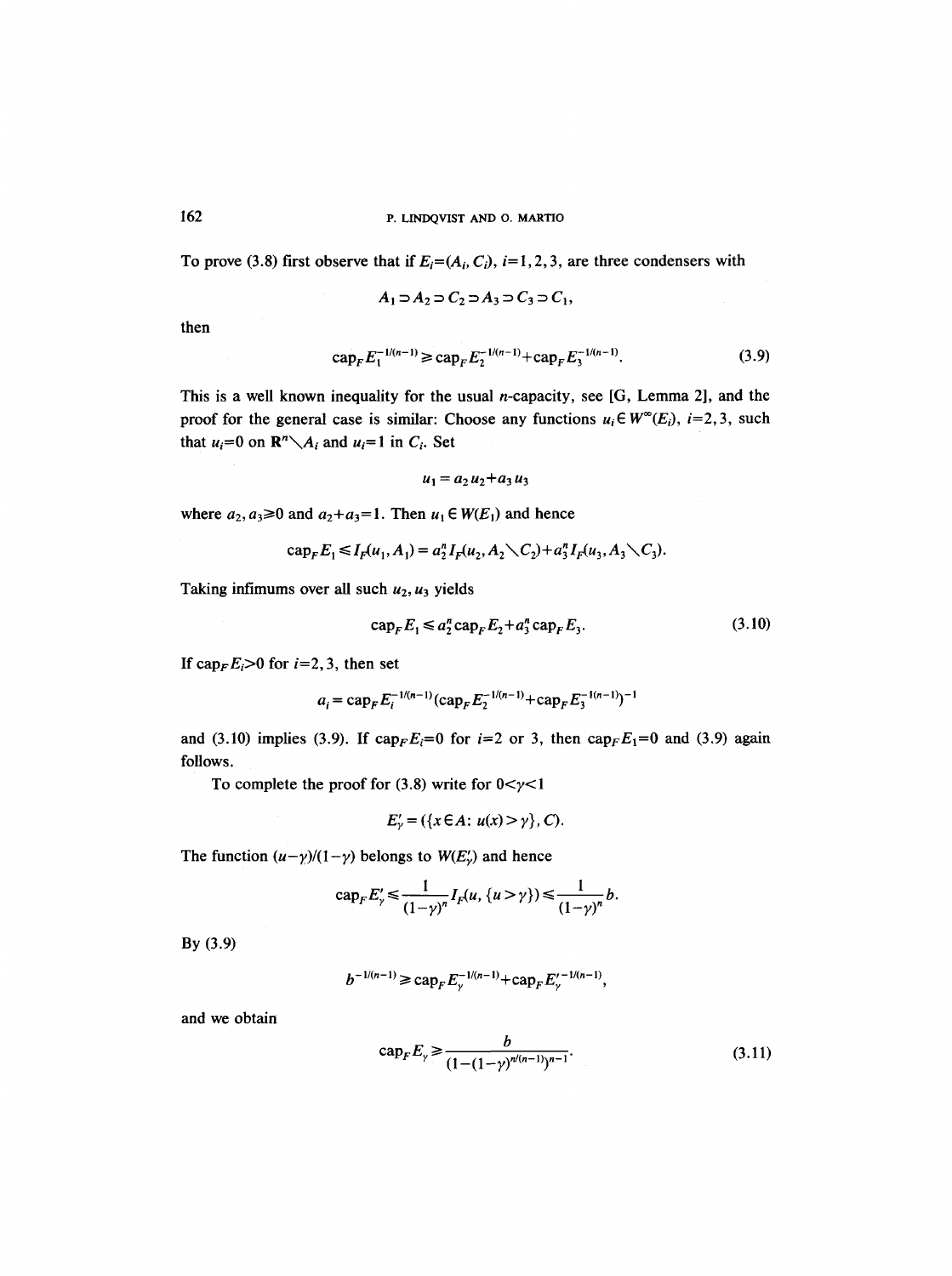The elementary inequality

$$
(1-\gamma)^{n/(n-1)} \geq 1 - \frac{n}{n-1}\gamma
$$

now shows that (3.8) follows from (3.11).

3.12. *Wiener's criterion.* Suppose that  $G$  is a bounded domain in  $\mathbb{R}^n$  and  $F: \mathbb{R}^n \times \mathbb{R}^n \to \mathbb{R}$  is the continuation, see Section 3.1, of a variational kernel F satisfying (a)-(d) in Section 2.1. A point  $x_0 \in \partial G$  is called *F-regular* if for all continuous functions  $f: \partial G \rightarrow \mathbf{R}$ 

$$
\lim_{x \to x_0} H_f(x) = f(x_0) = \lim_{x \to x_0} \bar{H}_f(x).
$$
\n(3.13)

For the definition of  $H_f$  and  $H_f$  see Section 2.10. Write  $C=R^n\setminus G$  and for  $t>0$  let

$$
\varphi(t) = \text{cap}(B^n(x_0, 2t), \bar{B}^n(x_0, t) \cap C).
$$

The point  $x_0$  satisfies *Wiener's criterion* if

$$
W(x_0, C) = \int_0^1 \frac{\varphi(t)^{1/(n-1)}}{t} dt = \infty.
$$
 (3.14)

If  $W(x_0, C) < \infty$ , then C is said to be *thin* at  $x_0$ .

For the proof of Theorem 1.4 we still need two lemmata. In the first lemma the Wiener integral  $W(x_0, C)$  is simply estimated from below by a Wiener sum.

LEMMA 3.15. Let  $r_1>0$  and  $r_{i+1}=r_i/2$ ,  $i=1,2,...$  *Then* 

$$
\sum_{i=2}^{\infty} a_i^{1/(n-1)} \leq \frac{2}{\log 2} \int_0^{r_1} \frac{\varphi(t)^{1/(n-1)}}{t} dt
$$

*where*  $a_i = \varphi(r_i)$ ,  $i = 2, 3, \ldots$ .

*Proof.* We may assume  $x_0=0$ . For  $t \in [r_{i+1}, r_i]$  set  $C_t=C \cap \tilde{B}^n(t)$ . Then Lemma 3.3 yields

$$
\varphi(t) = \text{cap}(B^n(2t), C_i) \ge \text{cap}(B^n(2r_i), C_i)
$$
  
\n
$$
\ge \text{cap}(B^n(2r_i), C_{r_{i+1}}) \ge 2^{1-n} \text{cap}(B^n(2r_{i+1}), C_{r_{i+1}})
$$
  
\n
$$
= 2^{1-n} \varphi(r_{i+1}) = 2^{1-n} a_{i+1}.
$$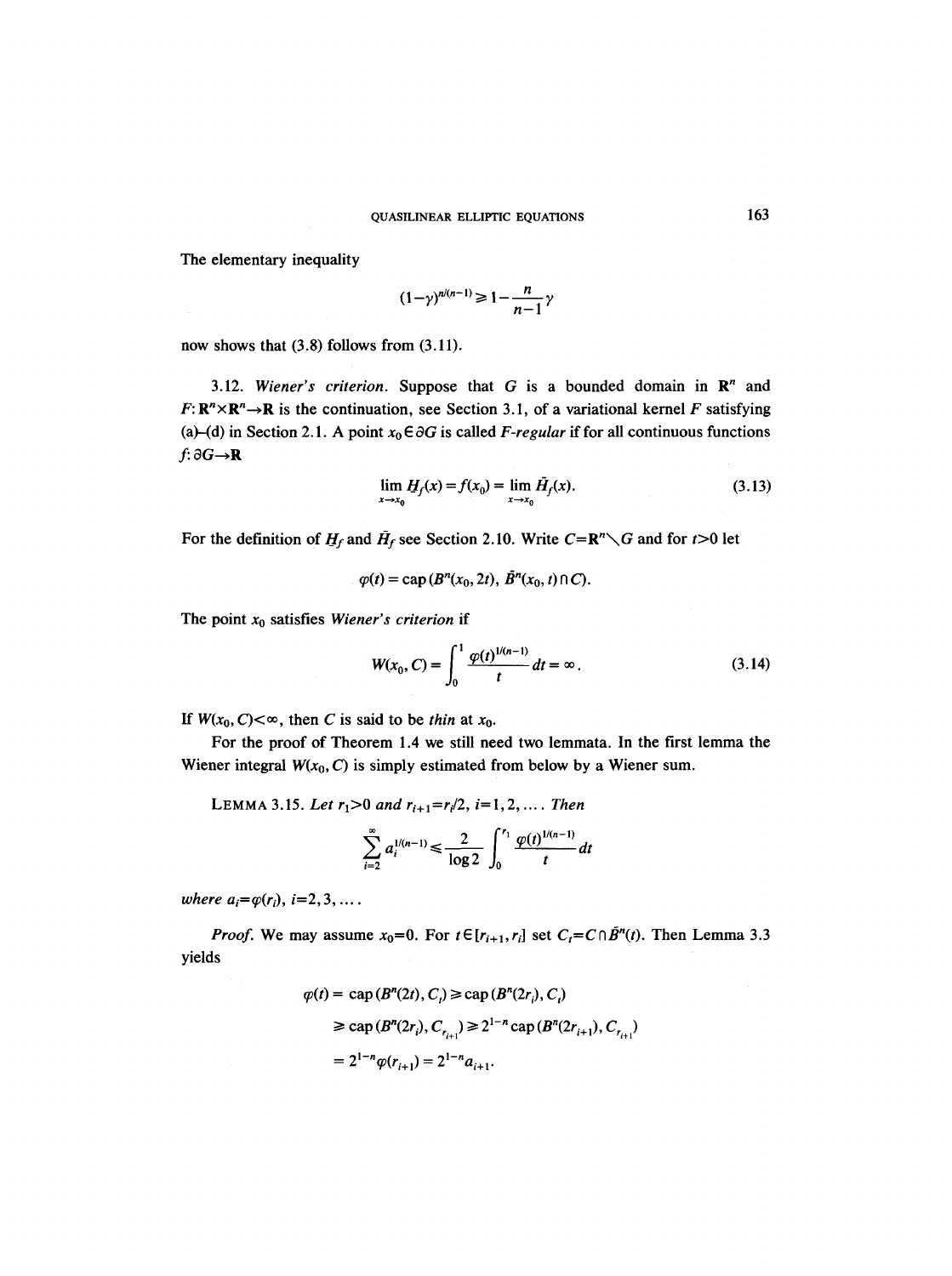P. LINDQVIST AND O. MARTIO

**Hence** 

$$
\int_0^{r_1} \frac{\varphi(t)^{1/(n-1)}}{t} dt = \sum_{i=1}^{\infty} \int_{r_{i+1}}^{r_i} \frac{\varphi(t)^{1/(n-1)}}{t} dt
$$

$$
\geq \frac{1}{2} \sum_{i=1}^{\infty} a_{i+1}^{1/(n-1)} \int_{r_{i+1}}^{r_i} \frac{dt}{t}
$$

$$
= \frac{\log 2}{2} \sum_{i=1}^{\infty} a_{i+1}^{1/(n-1)}
$$

as required.

Let  $F_0$  be a closed set in a ball  $B^n(2r)$ ,  $r>0$ , and suppose that the condenser  $E=(B<sup>n</sup>(2r),F<sub>0</sub>)$  is regular, see Section 3.1. Let u be the F-capacity function for the condenser E. For  $\gamma > 0$  let

$$
A_{\gamma} = \{x \in B^n(2r): u(x) < \gamma\}.
$$

LEMMA 3.16. *There is a constant*  $c_1$  depending only on n and a such that the set  $A_{\gamma}$  contains some sphere  $S^{n-1}(t)$ ,  $t \in (r/4, r/2)$ , whenever

$$
\gamma \geq c_1 \operatorname{cap} E^{1/(n-1)}.
$$

*Proof.* For  $0 < \gamma < 1$  let  $E_{\gamma}$  be the condenser

$$
(Bn(2r), \{x: u(x) \geq \gamma\}).
$$

Suppose that  $A_{\gamma}$  does not contain any  $S^{n-1}(t)$ ,  $r/4 < t < r/2$ . Then the set  $\{x: u(x) \ge \gamma\}$ meets  $S^{n-1}(t)$  for all  $t \in (r/4, r/2)$  and the spherical symmetrization yields, cf. [G, Theorem 1] or [S],

$$
\operatorname{cap} E_{\gamma} \geq \operatorname{cap} E' = c(n) > 0
$$

where  $E'$  is the condenser

$$
E' = (B^n(2r), \{s e_1 : r/4 \le s \le r/2\})
$$

and  $c(n)$  depends only on n, see [L] for  $n=3$  and [V, Theorem 11.9 and Remark 11.11] for  $n\geq 2$ . Observe that the borderline case  $p=n$  has been used in the above estimate. For  $p < n-1$  the p-capacity of *E'* vanishes. Thus by Lemma 3.2

$$
\operatorname{cap}_F E_\gamma \ge \alpha \operatorname{cap} E_\gamma \ge \alpha c(n)
$$

164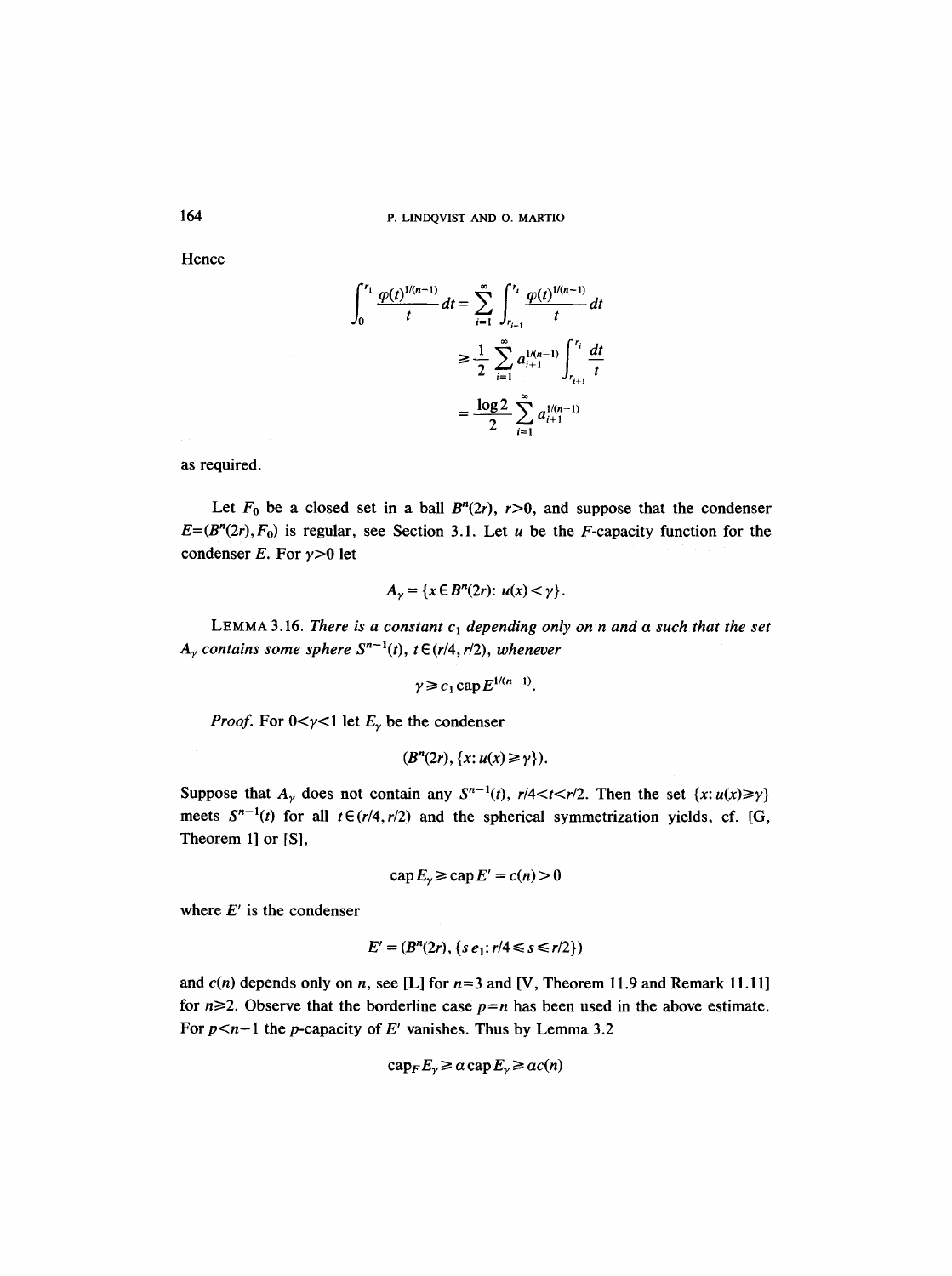and Lemma 3.6 gives the estimate

$$
\mathrm{cap}_F E_\gamma \leqslant \frac{nb}{\gamma^{n-1}}
$$

where  $b = cap$ <sub>F</sub>E. The last two inequalities imply

$$
\gamma \leq b^{1/(n-1)} \left( \frac{n}{\alpha c(n)} \right)^{1/(n-1)} = b^{1/(n-1)} c' \tag{3.17}
$$

and if we choose  $c_1 = c' + 1$ , then for  $\gamma \ge c_1 b^{1/(n-1)}$  the inequality (3.17) is a contradiction. Consequently  $A_{\gamma}$  contains  $S^{n-1}(t)$  for some  $t \in (r/4, r/2)$  as desired.

3.18. *Proof for Theorem* 1.4. We may assume  $x_0=0$ . Suppose that  $W(x_0, C) < \infty$ . Let  $\varepsilon > 0$ . We shall fix  $\varepsilon$  later. Choose  $r_1 > 0$  such that

$$
\int_0^{r_1} \frac{\varphi(t)^{1/(n-1)}}{t} dt \leq \varepsilon
$$

and let  $r_{i+1} = r_i/2$ ,  $i = 1, 2, ...$  Set

$$
a_i = \text{cap}(B^n(2r_i), C_{r_i})
$$

where  $C_t = \bar{B}^n(t) \cap C$ . Lemma 3.15 yields

$$
\sum_{i=2}^{\infty} a_i^{1/(n-1)} \leq \frac{2\varepsilon}{\log 2}
$$

and hence

$$
a_i^{1/(n-1)} \leq 2\varepsilon/\log 2
$$

for all  $i=2, 3, \ldots$ . Next for each i choose a regular condenser  $E_i=(B^n(2r_i), F_i)$  such that  $F_i \supset C_{r_i}$  and

$$
\exp E_i^{1/(n-1)} \le a_i^{1/(n-1)} + \varepsilon 2^{-i}.
$$

See Lemma 3.5. Set  $b_i = \text{cap}_F E_i$  and let  $u_i$  be the *F*-capacity function for the condenser  $E_i$ ,  $i=2,3,...$ .

By Lemma 3.16 for  $\gamma_i = c_1 b_i^{1/(n-1)}$  the set

$$
A_i = \{x \in B^n(2r_i): u_i(x) < \gamma_i\}
$$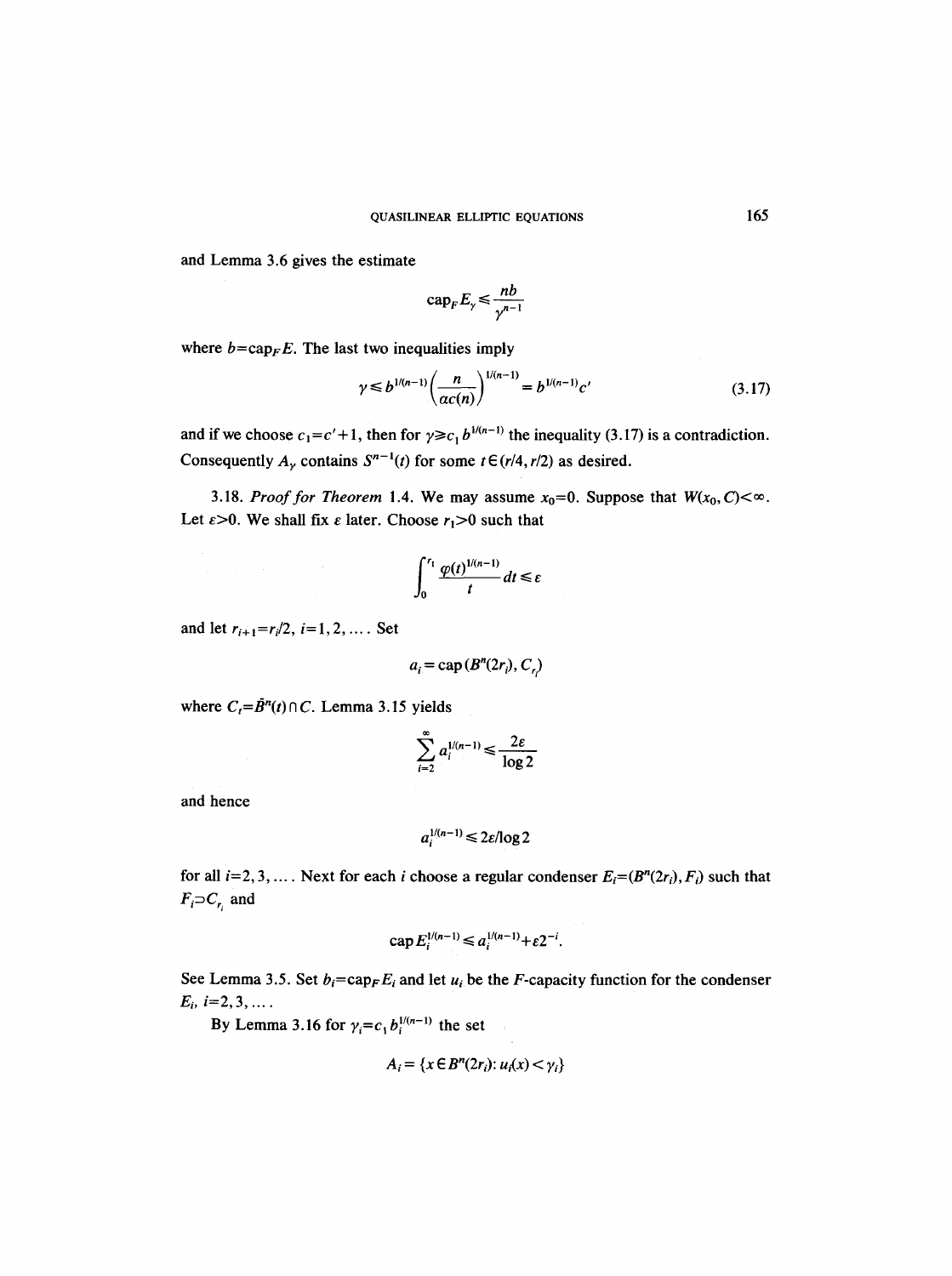contains  $S^{n-1}(t_i)$  for some  $t_i \in (r_i/4, r_i/2)$ . On the other hand

$$
\sum_{i=2}^{\infty} b_i^{1/(n-1)} \leq \beta^{1/(n-1)} \sum_{i=2}^{\infty} \text{cap } E_i^{1/(n-1)}
$$
  
\n
$$
\leq \beta^{1/(n-1)} \left( \sum_{i=2}^{\infty} a_i^{1/(n-1)} + \varepsilon \right)
$$
  
\n
$$
\leq \beta^{1/(n-1)} \left( \frac{2\varepsilon}{\log 2} + \varepsilon \right) < 5\beta^{1/(n-1)} \varepsilon
$$
\n(3.19)

and hence especially

$$
b_i^{1/(n-1)} < 5\beta^{1/(n-1)}\varepsilon
$$

for all  $i=2, 3, \ldots$ . If we now choose

$$
\varepsilon = (\beta^{1/(n-1)} 5c_1)^{-1},
$$

then  $\gamma_i$ <1 for *i*=2,3,.... In particular,  $S^{n-1}(t_2)$  does not meet  $F_2$  and hence not C. Thus  $S^{n-1}(t_2)$  is contained in G.

Next let  $f: \partial G \rightarrow \mathbf{R}$  be the continuous boundary function

$$
f(x) = \begin{cases} 1, & x \in B^n(t_2) \cap \partial G, \\ 0, & x \in \partial G \setminus B^n(t_2). \end{cases}
$$

Now  $H_f \neq 1$ , since G is bounded and hence there is r>0 such that  $G \subset B^n(r)$  and if we let  $f_0(x)=0$ ,  $x \in S^{n-1}(r)$ , and  $f_0(x)=1$ ,  $x \in B^n(t_2) \cap \partial G$ , then the *F*-extremal  $u=H_{f_0}$  in  $G' = B^n(r) \setminus (B^n(t_2) \cap \tilde{G})$  takes the boundary values 0 in  $\partial B^n(r)$ , see e.g. [GLM2, Remark] 2.20], and thus  $u<1$  in  $B^n(r)\setminus \bar{B}^n(t_2)$ . The *F*-comparison principle yields  $H_f\leq u$  in G and thus  $H_f$ #1. On the other hand

$$
\max_{S^{n-1}(t_2)} H_f = M < 1
$$

since the Harnack's inequality [GLM1, Theorem 4.15] holds for the non-negative Fextremal  $1-H_f$ . Set

$$
v=\frac{H_f-M}{1-M}.
$$

Then the F-extremal v is  $\leq 0$  in  $S^{n-1}(t_2)$  and we shall show that  $W(x_0, C) < \infty$  implies

$$
\lim_{\substack{x \to x_0 \\ x \in G}} v(x) < 1. \tag{3.20}
$$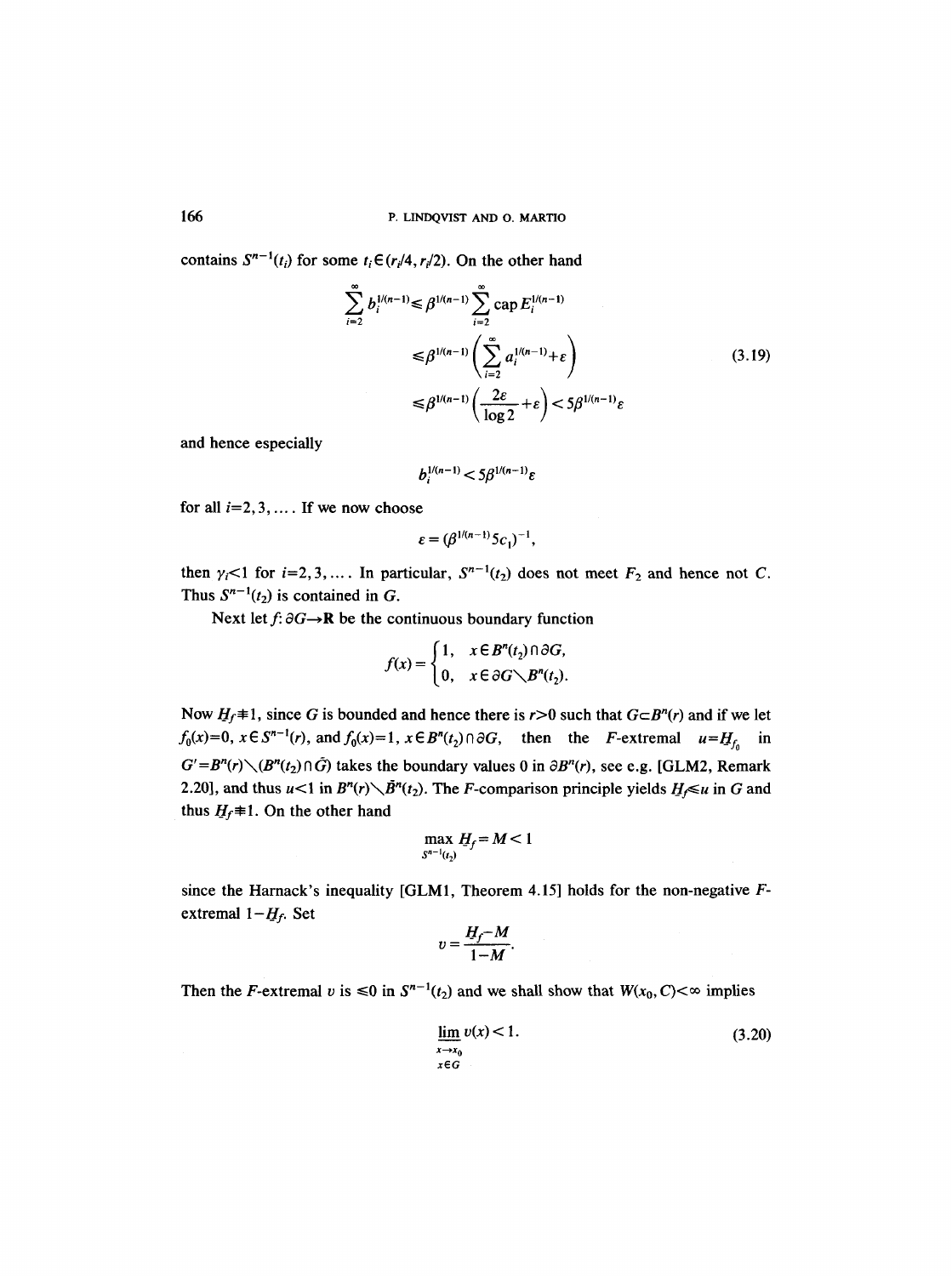This will complete the proof.

To this end observe that  $\tilde{B}^n(r_3) \supset S^{n-1}(t_2)$  and  $u_3(x)=1$  for x in  $F_3$  implies via the F-comparison principle, see Section 2.5, that

$$
v(x) \leq u_3(x), \quad x \in B^n(t_3) \setminus F_3.
$$

Now  $u_3(x) < y_3$  for  $x \in S^{n-1}(t_3)$  by the selection of  $\varepsilon$  and hence the F-extremal  $v-y_3$ satisfies

$$
v-\gamma_3\leq 0
$$

in  $S^{n-1}(t_3)$ . But now  $t_3 < r_3/2 = r_4$  and the *F*-comparison principle again yields

$$
v-\gamma_3\leq u_4\quad\text{in}\quad B^n(t_3)\setminus F_4
$$

and since  $u_4 < \gamma_4$  in  $S^{n-1}(t_4)$  and  $t_4 < t_3$ , we obtain  $v - \gamma_3 < \gamma_4$  in  $S^{n-1}(t_4)$ . Continuing we have

$$
v - \sum_{i=3}^{k} \gamma_i \le \gamma_{k+1}
$$
 in  $S^{n-1}(t_{k+1}),$ 

 $k=3,4,...,$  and thus

$$
v \le \sum_{i=3}^{\infty} \gamma_i \tag{3.21}
$$

on each  $S^{n-1}(t_i)$ ,  $i=3, 4, \ldots$ . The definition of  $\gamma_i$  and (3.19) yield

$$
\sum_{i=3}^{\infty} \gamma_i = c_1 \sum_{i=3}^{\infty} b_i^{1/(n-1)} < 5c_1 \beta^{1/(n-1)} \varepsilon = 1.
$$

Hence (3.21) implies (3.20) and  $x_0=0$  cannot be an *F*-regular point of  $\partial G$ .

3.22 *Remark*. From the proof for Theorem 1.4 it follows that if  $W(x_0, C) < \infty$ , then there exists a  $C^{\infty}$ -function  $f: \mathbb{R}^{n} \rightarrow \mathbb{R}$  such that

$$
\lim_{\substack{x \to x_0 \\ x \in G}} H_f(x) = f(x_0).
$$

Moreover,  $H_f$  coincides with the F-extremal with "boundary values" f in Sobolev's sense; see Remark 4.6.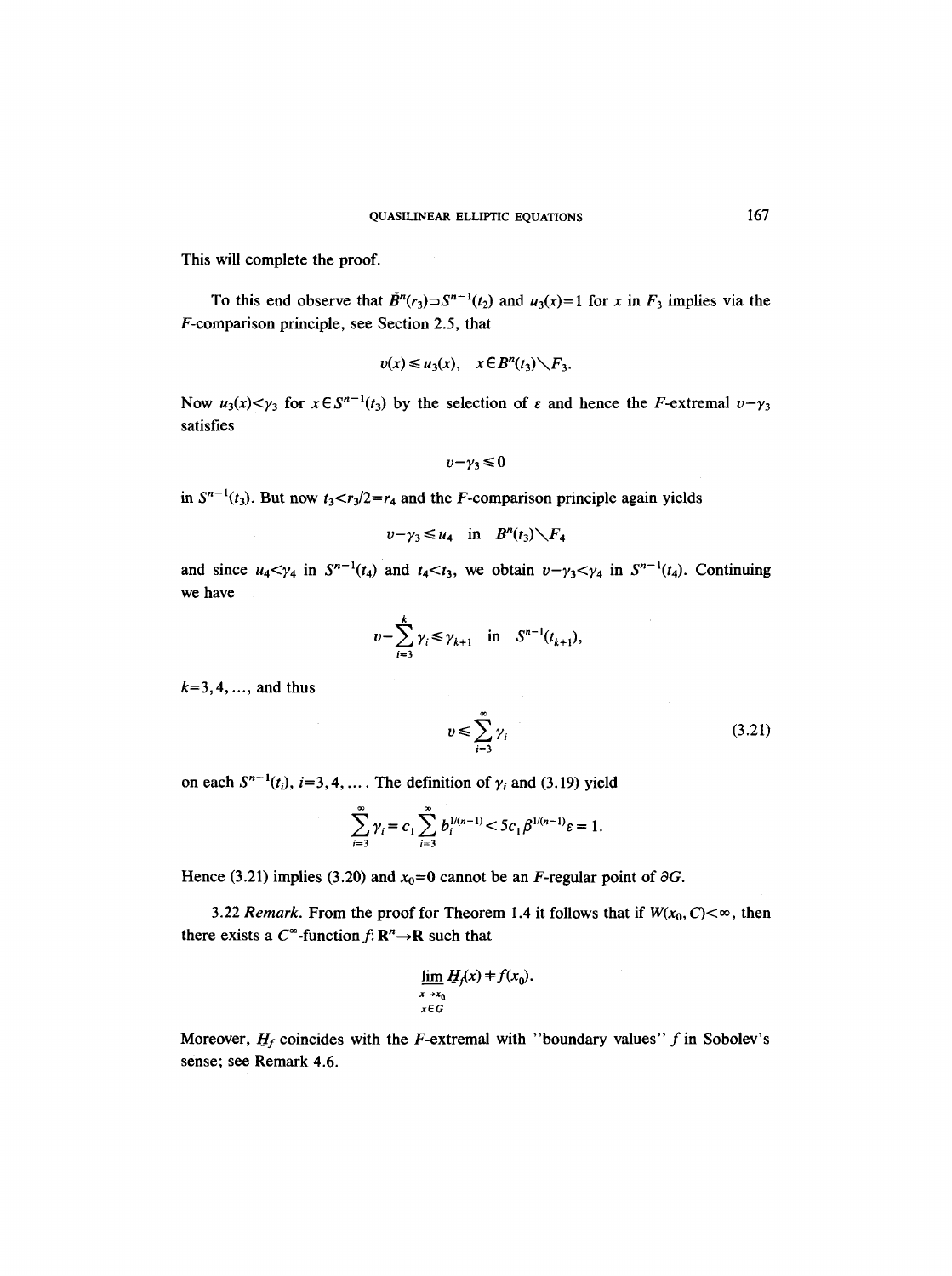#### 168 P. LINDQVIST AND O. MARTIO

3.23. *Corollaries to Theorem* 1.4. As in the classical harmonic case a point  $x_0 \in \partial G$ is said to have an *F-barrier* if there exists a sub-*F*-extremal  $w: G \rightarrow R$  such that

- (a)  $\overline{\lim}_{x\to y} w(x) < 0$  for all  $y \in \partial G$ ,  $y \neq x_0$ ,
- (b)  $\lim_{x \to x_0} w(x) = 0.$

See [GLM3, Section 3].

THEOREM 3.24. *Suppose that G is a bounded domain in*  $\mathbb{R}^n$ *, that*  $F: G \times \mathbb{R}^n \rightarrow \mathbb{R}$ *satisfies the assumptions (a)–(d) of Section 2.1 and that*  $x_0 \in \partial G$ . Then the following *conditions are equivalent:* 

- (i) *Xo is F-regular.*
- (ii)  $W(x_0, \mathbb{R}^n \setminus G) = \infty$ .
- (iii) *Xo has an F-barrier.*

*Proof.* The equivalence (i) $\Leftrightarrow$ (iii) follows from [GLM3, Theorem 3.7]. Theorem 1.4 implies (i) $\Rightarrow$ (ii). Mazja [M, p. 51] proved (ii) $\Rightarrow$ (i), although his formulation was slightly less general; he assumed that the boundary function belongs to  $W_n^1(G) \cap C(\tilde{G})$ . For the general case observe that if  $f \in W_n^1(G) \cap C(\bar{G})$ , then Remark 4.6 yields  $H_f = \bar{H}_f = u$  where u is the F-extremal with Sobolev-boundary values f, i.e.  $u-f \in W^1_{n,0}(G)$ . The F-regularity of  $x_0$  now follows by a simple approximation method via the estimate [M, (26)\*, p. 51].

Theorem 3.24 immediately implies Corollary 1.5 and the variational interpretation of Theorem 3.24 presented in Introduction can now be handled as follows. If  $W(x_0, \mathbf{R}^n \setminus G) = \infty$ , then for all functions  $f: \bar{G} \to \bar{R}$  in the class  $C(\bar{G}) \cap W^1_n(G)$  the aforementioned result of Mazja implies  $\lim_{x\to x_0} u(x)=f(x_0)$  where u is the F-extremal with Sobolev boundary values f, i.e.  $u-f \in W_{n,0}^1(G)$ . The converse follows from Remark 3.22.

#### **4. Resolutivity**

*4.1. Preliminaries.* Let G be a bounded domain and let a variational kernel F satisfy the assumptions (a)–(d) in Section 2.1. Let  $f: \partial G \rightarrow [-\infty, \infty]$  be any function. We recall that the function f is F-resolutive if  $H_f$  and  $\bar{H}_f$  are F-extremals and  $H_f=\bar{H}_f$  in G.

For the next lemma observe that if f is F-resolutive, then also  $\lambda f + \mu$ ,  $\lambda, \mu \in \mathbb{R}$ , is Fresolutive.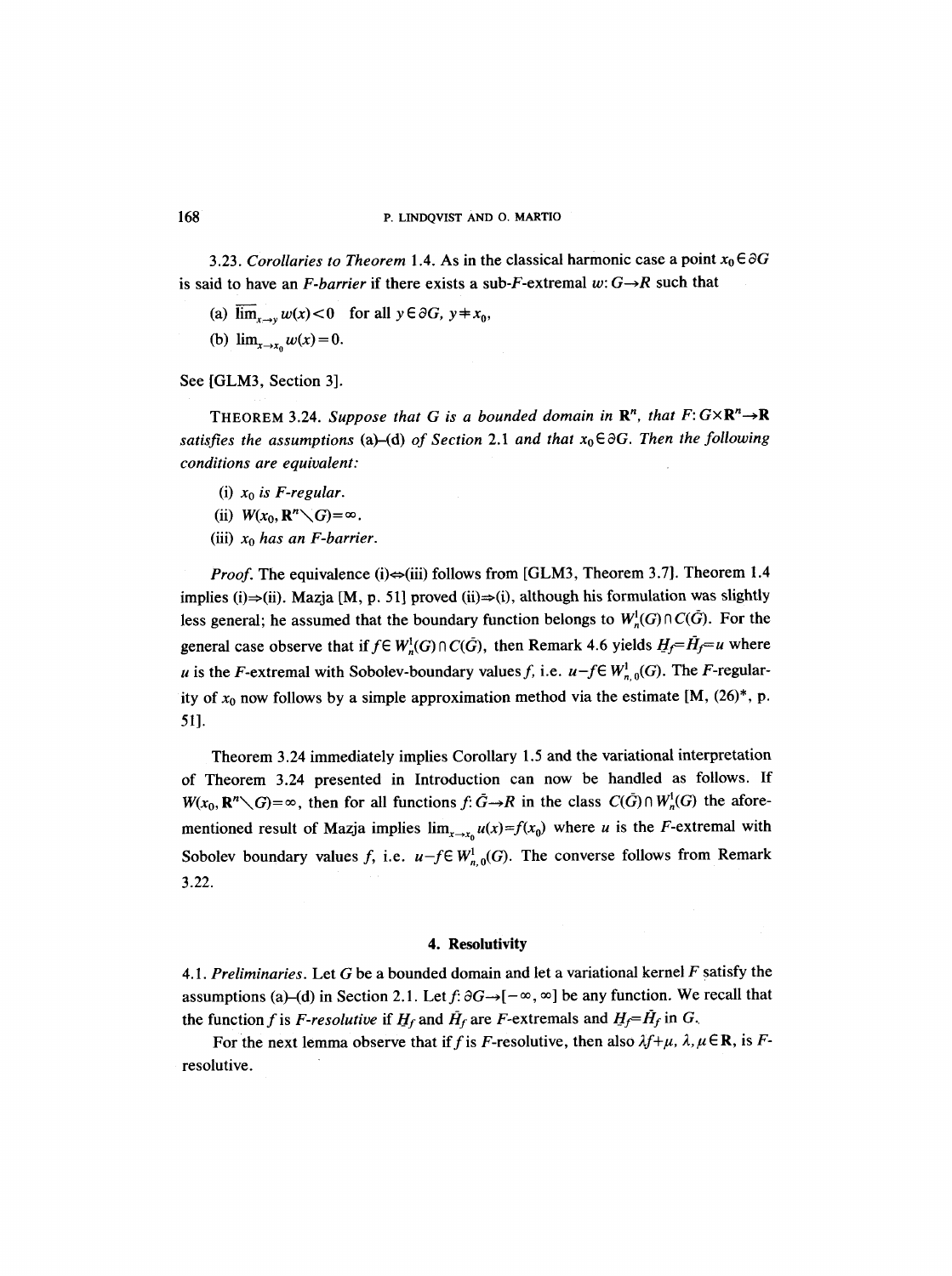LEMMA 4.2. *Suppose that the functions*  $f_i$ *:*  $\partial G \rightarrow R$ ,  $i=1,2,...$ , *are F-resolutive. If*  $\lim_{f_i = f \text{ uniformly on } \partial G$ , then f is *F*-resolutive.

*Proof.* Given any  $\varepsilon > 0$ , there is  $i_{\varepsilon}$  such that

$$
f_i - \varepsilon < f < f_i + \varepsilon
$$

for  $i>i<sub>e</sub>$ . Thus

$$
\bar{H}_{f_i^-}\epsilon=H_{f_i^-}\epsilon=H_{f_i-\epsilon}\leq H_f\leq \bar{H}_f\leq \bar{H}_{f_i+\epsilon}=\bar{H}_{f_i}+\epsilon
$$

for  $i>i_{\epsilon}$ . This yields  $H_f = \tilde{H}_f$  and since  $\tilde{H}_f$  is finite, it is also an F-extremal.

4.3 *Remark.* Although the *F*-regularity of a boundary point  $x_0 \in \partial G$  is, by Corollary 1.5, independent of  $F$ , this does not hold for the  $F$ -resolutivity even in the linear case. To see this let G be the unit disk  $B^2$  in  $\mathbb{R}^2$  and let  $F(x, h) = |h|^2$  be the classical Dirichlet kernel. Choose a homeomorphism h of  $\bar{B}^2$  onto itself such that  $h|B^2$  is quasiconformal and  $h|\partial B^2$  is not absolutely continuous, cf. [BA]. Let  $F_1=h^{\#}F: B^2\times \mathbb{R}^2\to \mathbb{R}$  be the kernel induced by the mapping h. For the construction of  $F_1$  see [GLM1, 6.1]. In this case F-extremals are harmonic functions and since the Euler equation (1.1) for  $F_1$  is linear,  $F_1$ -extremals also form a linear space. The corresponding harmonic measures  $\mu$ and  $\mu_1$  on  $\partial B^2$  are singular, see [GLM2, Remark 5.6(b)]. Choose a set C in  $\partial B^2$  such that  $\mu(C) > 0$  but  $\mu_1(C) = 0$ . Now C contains a subset E which is not  $\mu$ -measurable. By a theorem of M. Brelot [B1, p. 152] the characteristic function  $\chi_E$  of E is not F-resolutive although, by the same theorem, it is  $F_1$ -resolutive.

4.4. *Proof for Theorem* 1.6. Let  $f: \partial G \rightarrow \mathbb{R}$  be continuous. By Section 2.10

$$
\min_{\partial G} f \le H_f \le \bar{H}_f \le \max_{\partial G} f,
$$

and hence, by Theorem 2.11,  $H_f$  and  $\bar{H}_f$  are F-extremals. Approximating f with smooth functions we can, according to Lemma 4.2, reduce the proof to the following case:  $H_{\varphi}=\bar{H}_{\varphi}$ , whenever  $\varphi \in C^{\infty}(\mathbb{R}^n)$ . Fix such a  $\varphi$  and let  $v \in C(G) \cap W^1_n(G)$  be the unique Fextremal with Sobolev boundary values  $v-\varphi \in W^1_{n,0}(G)$ , see Section 2.7. We claim that  $H_{\varphi} \geq v$  and  $\bar{H}_{\varphi} \leq v$ .

To this end let  $u=u_{\varphi}$  be the sub-F-extremal of Theorem 2.9. Especially,  $u \leq \varphi$  in G,  $u-q \in W^1_{n,0}(G)$  and

$$
I_F(u, G) \le I_F(\varphi, G) = I. \tag{4.5}
$$

<sup>12-858289</sup> Acta Mathematica 155. Imprimé le 20 Novembre 1985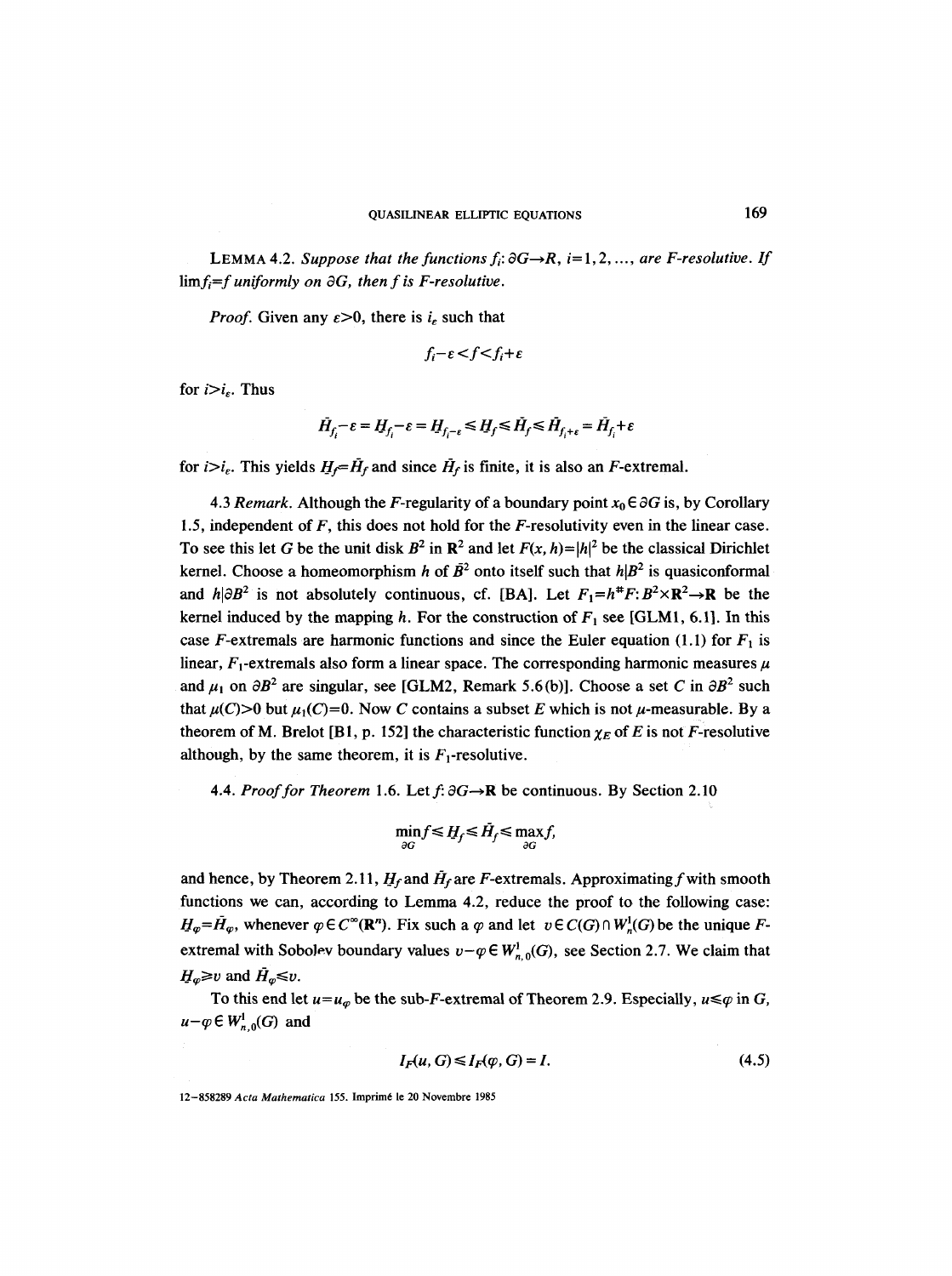Choose regular domains  $D_1 \subset \subset D_2 \subset \subset \ldots$  such that  $G = \bigcup D_i$  and consider the Poissonmodifications

$$
u_i = P(u, D_i), i = 1, 2, ...,
$$

see Section 2.10. Clearly,  $u_i-u \in W^1_{n,0}(G)$  and thus  $u_i-\varphi \in W^1_{n,0}(G)$ . Note also that  $u_i \in L_\varphi$ , because  $u_i \leq \varphi$  in  $G \setminus D_i$ . Now  $u_{i+1} = P(u_i, D_{i+1})$  yields

$$
u_1\!\leq\!u_2\!\leq\!\ldots
$$

and by Harnack's principle, see Section 2.5,  $h = \lim u_i$  is an F-extremal in G. Observe that the case  $h = \infty$  is excluded by the bound  $u_i \leq \sup_{\partial G} \varphi$ .

By the construction  $I_F(u_i, G) \le I_F(u, G)$  and thus (4.5) yields

$$
\int_G |\nabla u_i|^n dm \leq \frac{\beta}{\alpha} I, \quad i = 1, 2, \dots.
$$

This implies that  $h \in W_n^1(G)$  and  $h - \varphi \in W_{n,0}^1(G)$  since  $W_{n,0}^1(G)$  is weakly closed. By uniqueness,  $v=h$ . On the other hand, the inequality  $u_i \leq H_\infty$  gives

$$
v=h=\lim u_i\leq H_\varphi.
$$

A corresponding construction from above yields  $v \ge \hat{H}_\omega$ . This implies the desired result  $H_{\varphi} = \bar{H}_{\varphi}$ .

4.6 *Remark.* If  $f: \bar{G} \rightarrow R$  is sufficiently regular, i.e.  $f \in C(\bar{G}) \cap W^1$ <sub>n</sub> $(G)$ , then the Fextremal *u* with Sobolev boundary values f,  $u-f \in W_{n,0}^1(G)$ , coincides with Perron's solution  $H_f = H_f = \tilde{H}_f$ . This result, mentioned by Brelot [B2, X.2] in the classical harmonic case, is a byproduct of the previous proof.

#### **References**

- [BAI BEURLING, A. & AHLFORS, L. V., The boundary correspondence under quasiconformal mappings. *Acta Math.,* 96 (1956), 125-142.
- [B1] BRELOT, M., Familles de Perron et problème de Dirichlet. *Acta Sci. Math. (Szeged)*, 9 (1939), 133--153.
- [B2] -- Éléments de la théorie classique du potentiel (2<sup>ème</sup> édition). Centre de Documentation Universitaire Paris, Paris 1961.
- [OZl GARIEPY, R. & ZIEMER, W. P., A regularity condition at the boundary for solutions of quasilinear elliptic equations. *Arch. Rational Mech. Anal.,* 67 (1977), 25-39.
- $[G]$ GEHRING, F. W., Symmetrization of rings in space. *Trans. Amer. Math. Soc.,* 101 (1961), 499-519.